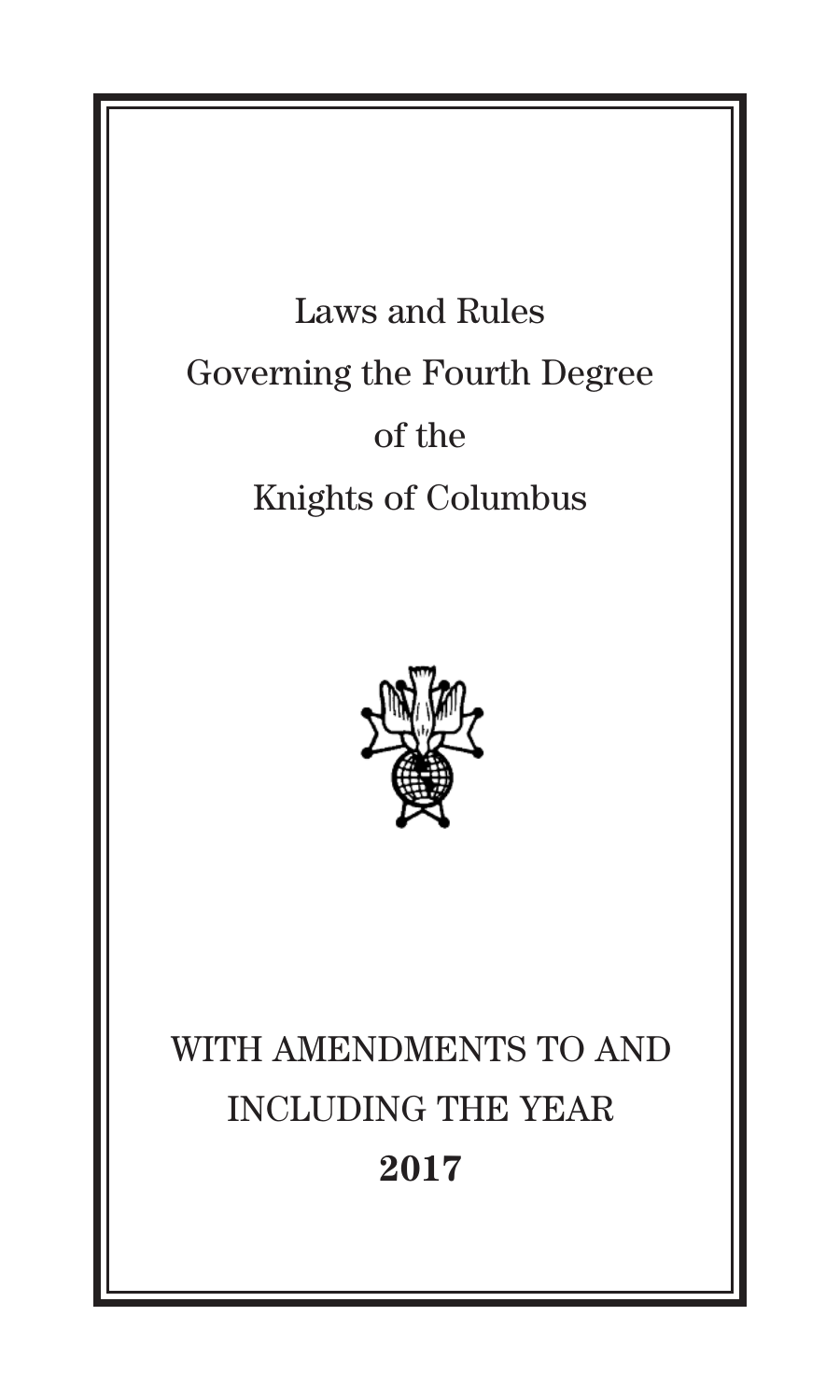# Laws and Rules Governing the Fourth Degree of the Knights of Columbus



## With Amendments to and Including the year 2017

Amendments enacted at the Board of Directors Meeting held June 10, 2017 will be found on page 28.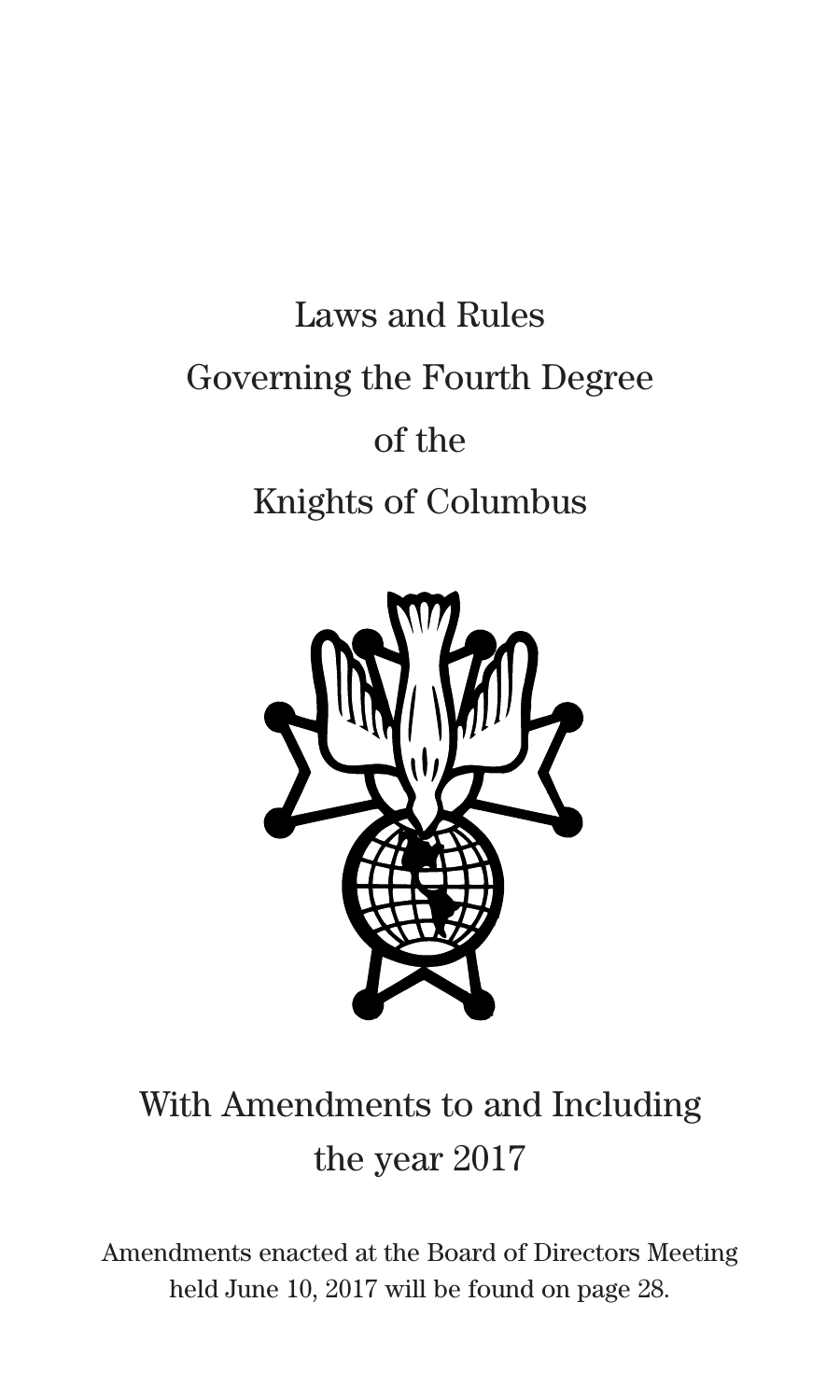#### **Laws and Rules**

#### **Governing the Fourth Degree**

#### **of the**

#### **Knights of Columbus**

## **ARTICLE I BOARD OF DIRECTORS**

Section 1. Board of Directors.

The supreme power and control over the Fourth Degree, including the making, amending and changing of all laws, rules and regulations concerning the same, is vested in the Board of Directors. The officers herein designated shall be subject to the Board of Directors.

## **ARTICLE II SUPREME ASSEMBLY**

Section 2. Supreme Assembly.

A Board of Government for the Fourth Degree is hereby established. It shall be known as the Supreme Assembly of the Fourth Degree.

Section 3. Who compose.

The Supreme Assembly shall be composed of the Supreme Master, the Supreme Knight, the Supreme Secretary, and the duly appointed Vice Supreme Masters of the Fourth Degree.

Section 4. Meetings.

The Supreme Assembly shall meet whenever a meeting thereof is authorized by the Board of Directors. The time and place of such meeting shall be fixed by the Board of Directors.

Section 5. Duties.

It shall be the duty of the Supreme Assembly to give careful consideration to all matters concerning the welfare of the Fourth Degree.

Section 6. Powers.

The Supreme Assembly shall have power to recommend to the Board of Directors amendments to or repeal of all laws, rules and regulations for the government, management, disci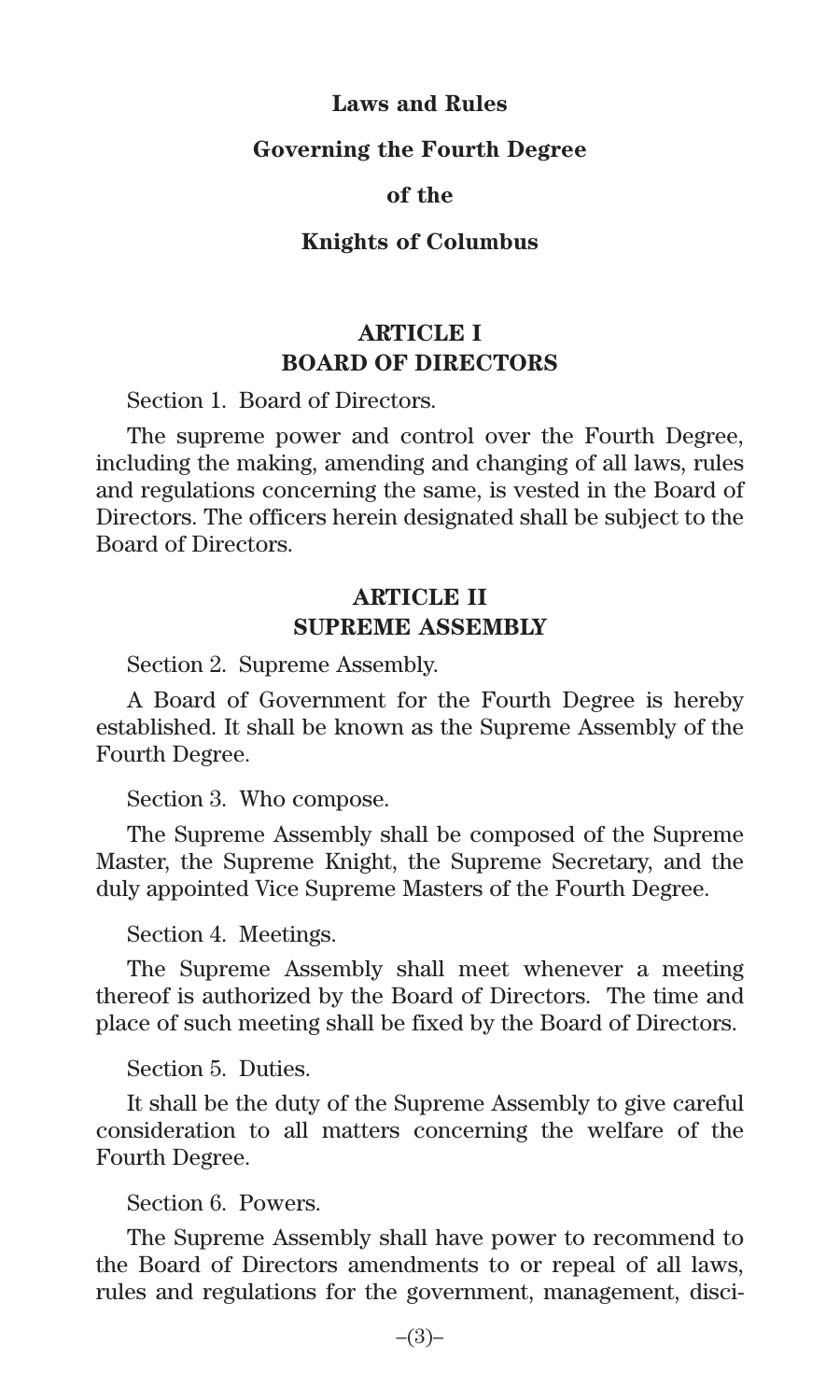pline and control of the Fourth Degree, its members and of the Supreme, Provincial, District, and other assemblies thereof.

Section 7. Attendance at Supreme Assembly Meeting.

For attendance at Supreme Assembly meetings, the members of that body shall receive mileage at the rate of 15 cents a mile round trip between the place of residence and the nearest airport plus round trip airfare to the airport nearest the place of meeting, and per diem of \$300.00 a day for each day's actual attendance at said meeting.

## **ARTICLE III OFFICERS OF THE SUPREME ASSEMBLY**

Section 8. The Supreme Master shall:

(a) Be appointed by the Board of Directors for a term of one year, unless sooner removed by the Board for cause. In the event of a vacancy in the office of Supreme Master for any cause, the Board of Directors shall appoint a Supreme Master for the remainder of the term. The term of the Supreme Master shall commence on September 1 of each year.

(b) Exercise administrative authority in the Fourth Degree and shall preside at meetings of the Supreme Assembly.

(c) Be charged with general supervision over all the officers and assemblies herein provided for.

(d) Make a detailed report with such recommendations as to him are deemed proper to each meeting of the Supreme Assembly and to the Board of Directors whenever required.

(e) Have the right, at any time, to make official visitations when he considers the same necessary for the best interests of the Fourth Degree and the expenses of such visitations, on a basis of actual expenditures, shall be payable out of the Fourth Degree Fund.

(f) Attend the regular quarterly meetings of the Board of Directors, and special meetings if so directed by the Supreme Knight, and make full report of all Fourth Degree matters requiring action by the Board.

(g) Appoint a Master for each District.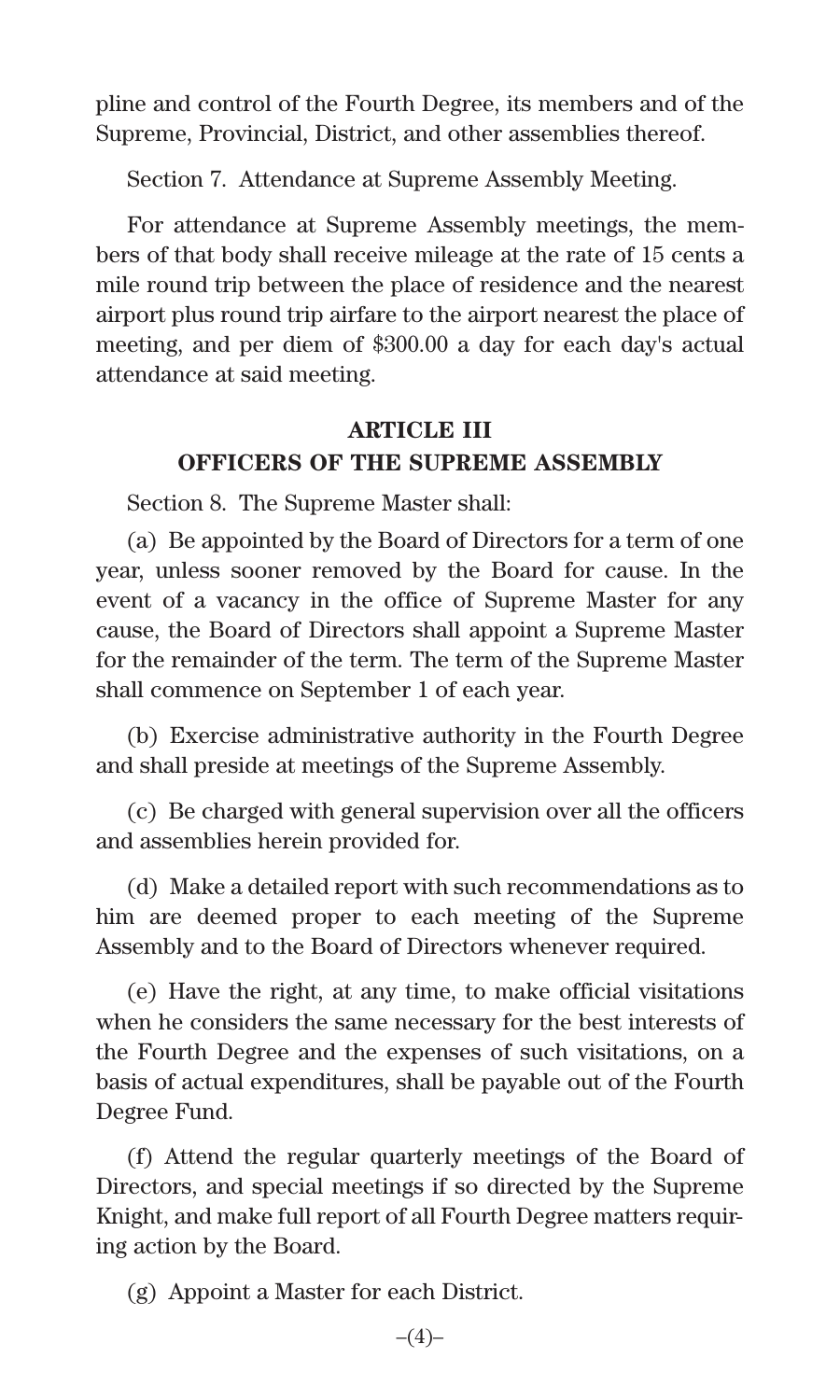Section 9. Duties - Supreme Secretary.

The Supreme Secretary of the Knights of Columbus shall be the Supreme Secretary of the Fourth Degree and of the Supreme Assembly with the same powers and duties.

Section 10. Duties - Vice Supreme Master.

There shall be a Vice Supreme Master for each duly established Province of the Fourth Degree, who shall:

(a) Be appointed by the Board of Directors for a two-year term, not to exceed two terms, to commence on September 1 of the odd numbered years.

(b) Have administrative power and be the head of the Fourth Degree in his Province, subject in Fourth Degree matters to the Supreme Master and the Board of Directors.

(c) Have general supervision over Masters and assemblies and exemplifications in his Province.

(d) Examine the semi-annual financial reports of Masters of his Province and have authority, when he deems it necessary, to audit or cause to be audited the books, accounts and statements of any such Masters.

(e) Make a detailed written report to the Supreme Master annually on the general condition of the Fourth Degree in his Province, said report to be provided to the Supreme Master by September 15.

(f) With the approval of the Supreme Master make official visitations within his own Province when he considers the same necessary for the best interests of the Fourth Degree. The expense of such visitations shall be payable from the Fourth Degree Fund on a basis of actual expenditures but not to exceed the prevailing rate of mileage set by the Board.

(g) Recommend to the Supreme Master and Board of Directors the creation or dissolution of Assemblies.

(h) Approve the dates of exemplifications held in his Province and notify the Supreme Master and Supreme Secretary of their approval.

#### **ARTICLE IV PROVINCES AND PROVINCIAL ASSEMBLIES**

Section 11. Establishment of Provinces.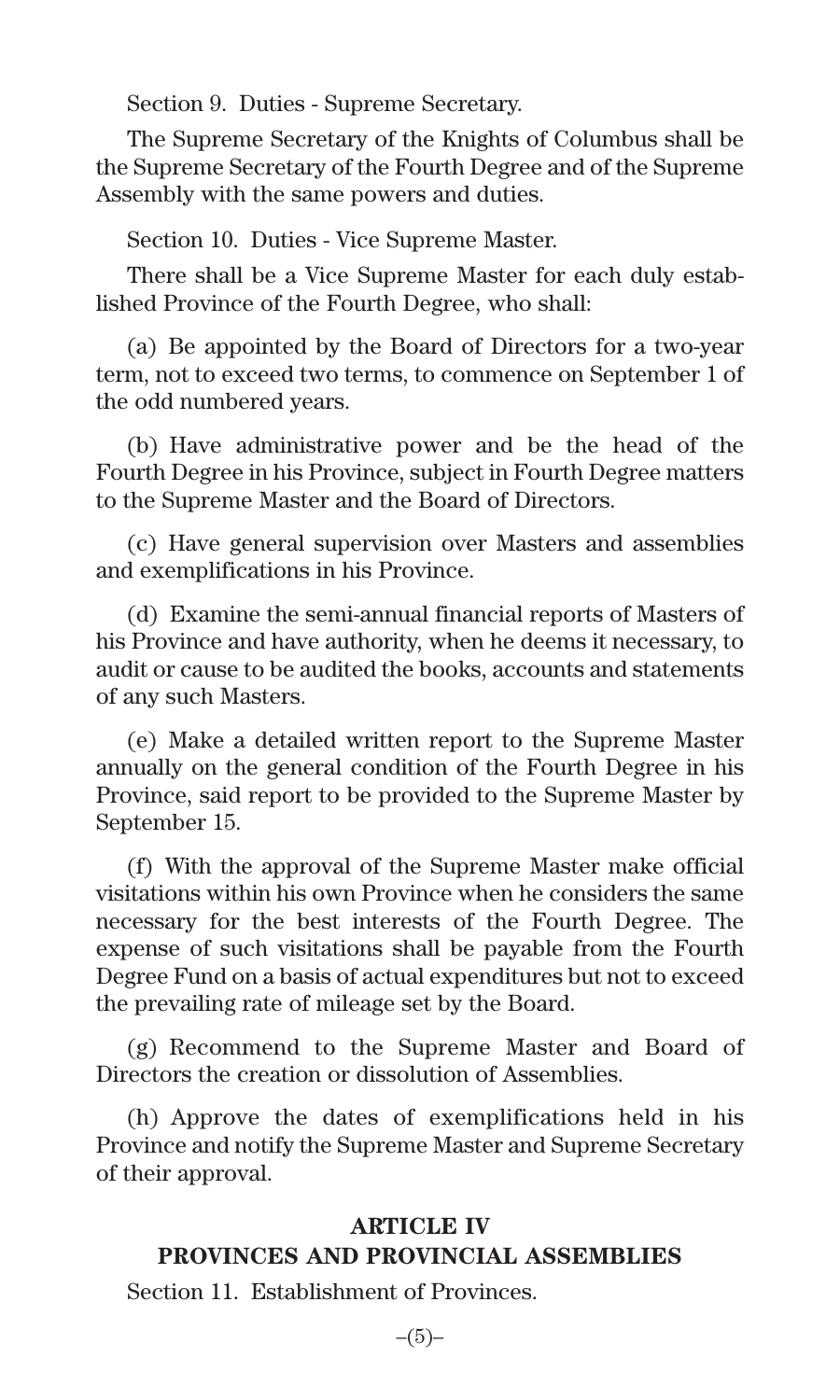The Order shall be divided by the Board of Directors into as many Provinces as the Board deems advisable. The Board shall designate a name for each Province.

Section 12. Provincial Assembly.

Whenever the Supreme Master and the Board of Directors shall deem the same advisable, necessary or expedient, there shall be a meeting of all Masters in any or all Provinces for the consideration of Fourth Degree matters; said meeting shall be known as a Provincial Assembly. No alternates shall be permitted. On receipt of notice from the Supreme Secretary under seal of the Order that such meeting has been declared advisable, necessary or expedient as above provided, the Vice Supreme Master shall call the meeting, but not otherwise. The meeting shall be held on some day in the first month after the meeting of the Supreme Assembly, the time and place to be designated by the Vice Supreme Master. The Vice Supreme Master and Masters of the Province shall receive, in lieu of expenses, for attendance at a Provincial Assembly meeting mileage one way at the rate of thirty cents a mile for the first fifteen hundred miles and twenty cents a mile for each additional mile from place of residence to place of meeting and per diem of one hundred and fifty dollars for each day of the Provincial Meeting. Those Masters traveling more than 250 miles one way shall be entitled to an additional day of per diem. These payments are to be made from the Fourth Degree Fund. All recommendations adopted by said Provincial Assembly shall be transmitted to the Supreme Secretary by the Vice Supreme Master.

## **ARTICLE V DISTRICTS AND DISTRICT ASSEMBLIES**

Section 13. Districts.

Subject to the approval of the Board of Directors, each Province shall be divided by the Supreme Master into as many districts as, from time to time, he may deem necessary for the proper functioning of the Fourth Degree.

Section 14. District Assemblies.

District Assemblies shall:

(a) Be presided over by the Master of the District, who shall be a member of and entitled to a vote in the District Assembly.

(b) Be composed of the Faithful Navigator of each Assembly in the District and one delegate for each one hundred members or major fraction thereof of each Assembly which delegates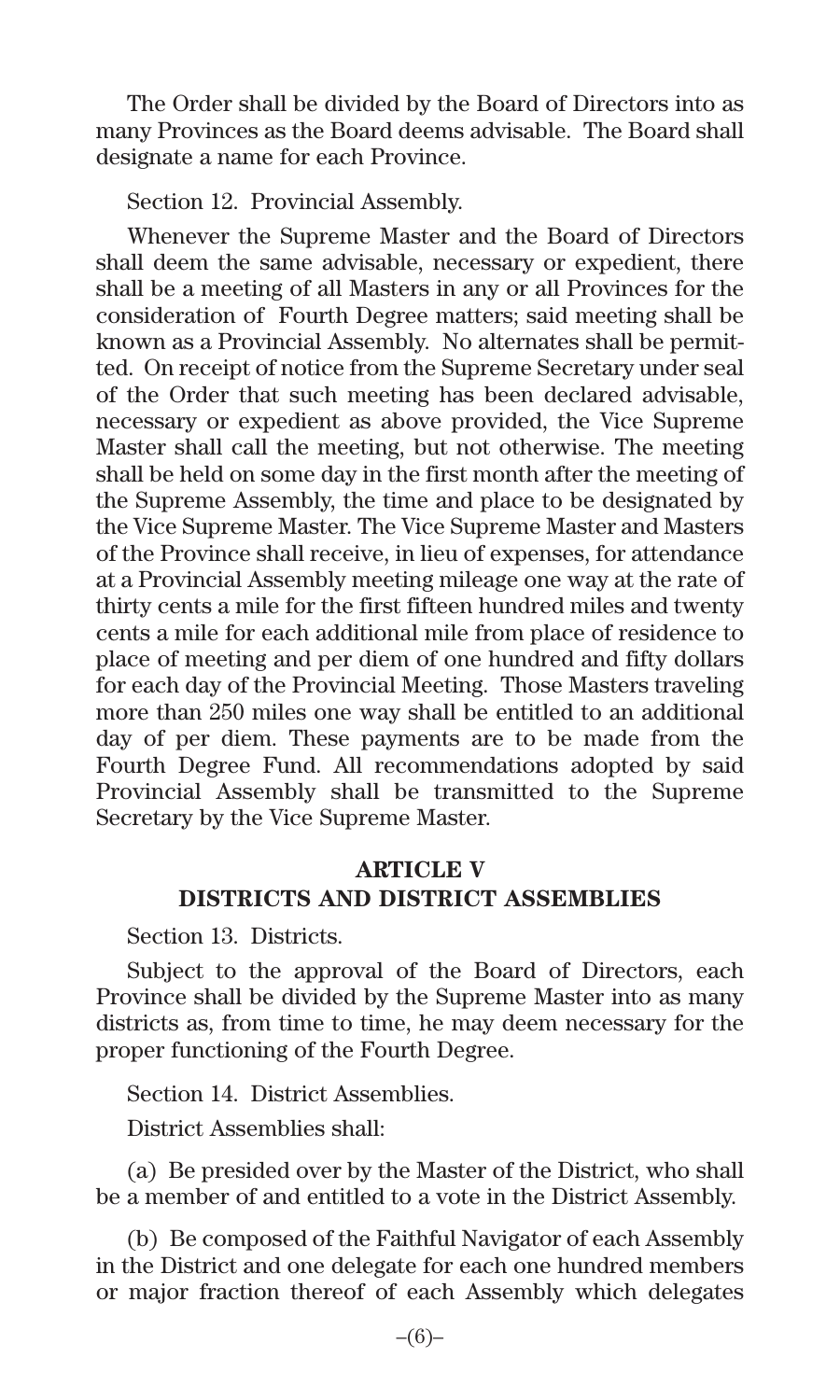shall be elected by ballot at the February meeting in the year in which such district assembly is convened and after prior notice of the holding of such election has been given to the members by notice or publication. Assemblies shall have the right to elect alternates for the Faithful Navigator and for any delegates to which they may be entitled.

(c) Meet biennially at the call of the Master during the months of March or April in the even numbered years, after due notice of the meeting has been given to the Supreme Master, Supreme Secretary and the Vice Supreme Master, and provided the session does not conflict with the State Council Meeting. A quorum shall consist of at least one-third of the delegates entitled to membership in the District Assembly.

(d) Guard the welfare of the Fourth Degree in the District and consider and act upon all matters of interest to the membership and in concert with the purposes of the degree.

(e) Elect an auditing committee of three members, which shall audit the March 1 and September 1 financial reports of the Master to be submitted to the Supreme Secretary and Vice Supreme Master, and certify by their signatures on said reports that they have audited and found them correct.

- (f) Adhere to the following order of business at said meeting:
	- 1. Call to Order.
	- 2. Appointment of Pilot, Inside Sentinel, Outer Sentinel and Secretary of the meeting.
	- 3. Certification of the Traveling Card.
	- 4. Prayer.
	- 5. Pledge of Allegiance or National Anthem.
	- 6. Appointment of Committee on Credentials.
	- 7. Appointment of Committee on Resolutions.
	- 8. Report of Committee on Credentials.
	- 9. Reading of Minutes.
	- 10. Communications.
	- 11. Report of Master.
	- 12. Report of Committee on Resolutions.
	- 13. Unfinished Business.
	- 14. New Business.
	- 15. Selection of three recommendations for Master.
	- 16. Election of Master's audit committee.
	- 17. Prayer.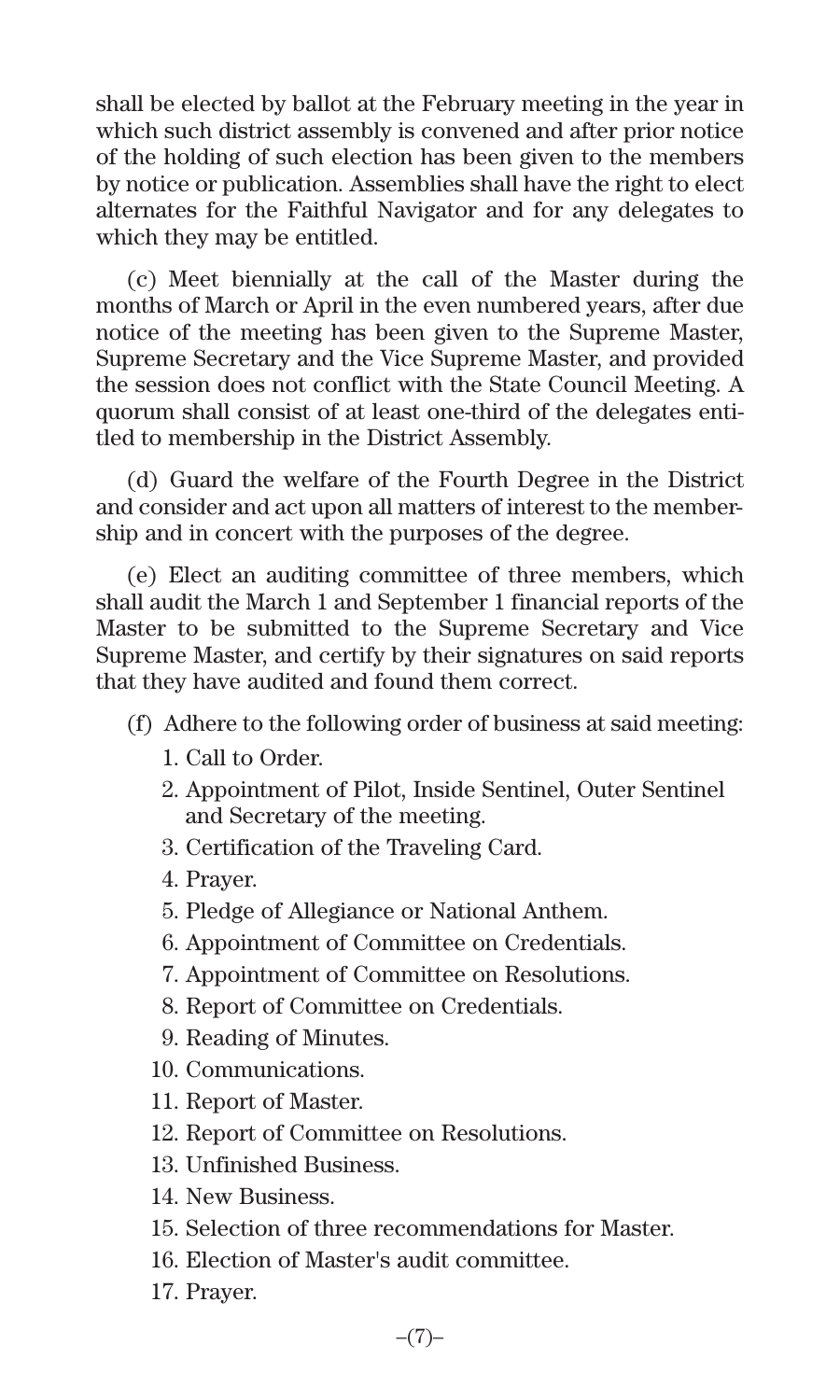Section 15. Representative Reimbursement.

Assemblies shall pay the expenses of their representatives and delegates to District Assembly meetings. The Master's expenses for attending the District Assembly meeting shall be payable from the Master's Fund.

Section 16. Transcript of Proceedings of District Meeting.

It shall be the duty of the Master immediately after the meeting of the District Assembly to send a transcript of the proceedings to the Vice Supreme Master and Supreme Secretary.

#### **ARTICLE VI**

#### **MASTERS-APPOINTMENT, TERM, POWERS, DUTIES**

Section 17. District Master.

(a) The Master of each district shall be appointed by the Supreme Master. The District Assembly at each regular biennial meeting may select by ballot from the Fourth Degree membership in the District three recommendations and forward them to the Supreme Master for his consideration. The Master shall reside in the District and when he changes residence therefrom, the Supreme Master shall declare the office vacant and appoint a successor from the membership in the District, for the unexpired term. Whenever a vacancy occurs in the office for any other reason, the Supreme Master shall fill the vacancy from the membership in the District.

(b) All Masters shall be appointed for a two-year term, not to exceed two terms and expiring August  $31<sup>st</sup>$  in even-numbered years. They shall hold office until a successor has been appointed, but at all times, at the pleasure of the Supreme Master and the Board of Directors.

(c) All funds identified with the Master's position and which come into his possession shall be forthwith deposited in a bank in a separate account in the name of the Master with the words "Master, Knights of Columbus Fourth Degree" added to each account. Said funds shall be held separate and distinct, from the personal accounts of the Master, and certificates from banks covering balances may be required at any time in connection with the examination of the financial reports of Masters.

(d) The Master shall be bonded by the Board of Directors in the sum of \$10,000.00. The cost of the same shall be paid from the Fourth Degree Fund.

(e) The Master shall keep a permanent record of all exemplifications and of all financial transactions in a book to be provid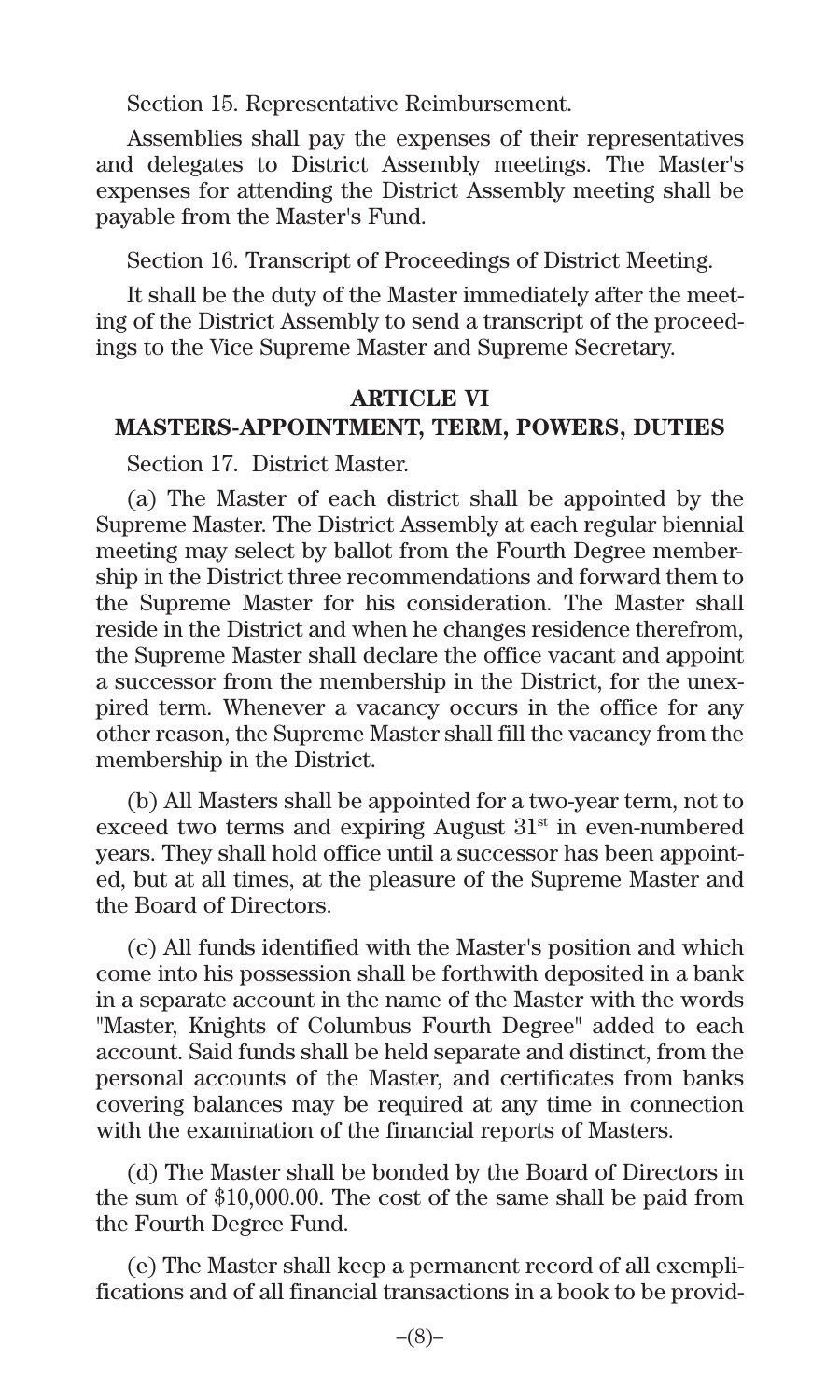ed by the Supreme Office and which, together with all funds, other property and effects of the degree, shall be transmitted to his successor.

(f) The Master shall on the first day of March and September of each year make a detailed financial report and statement on forms furnished by the Supreme Secretary, forwarding a copy thereof to the Supreme Secretary and the Vice Supreme Master. Said report shall be approved and signed by the auditing committee of three members elected by the District Assembly at its last preceding regular meeting, provided, that where no District Assembly meeting has been held, said report shall be approved and signed by an auditing committee of three members elected by the Assembly of which the Master is a member. The books and accounts of Masters shall be subject to audit at any time by the Supreme Secretary upon order of the Supreme Master.

(g) It shall be the duty of each Master on the first day of March and September each year to remit to the Supreme Secretary all Fourth Degree funds in his hands in excess of three thousand dollars for deposit, in the Fourth Degree Fund to be used for the general purposes of said fund. Failure of the Master to promptly comply with the provisions of this section shall subject him to removal from office by the Supreme Master.

(h) The Master may declare any office in an Assembly vacant where the officer fails or refuses to perform the duties of the office. The vacancy shall be filled by the assembly, after notice to the members, by election at the meeting next succeeding the creation of the vacancy.

(i) The Master shall annually, on or before August 15th of each year, report to the Supreme Secretary, and the Vice Supreme Master information relative to Assemblies in their districts.

(j) Each Master shall remit to the Supreme Secretary within thirty days after initiation, twelve dollars for each candidate up to one hundred, and thirteen dollars for each candidate in excess of one hundred. These funds shall be delivered to the Supreme Treasurer and shall be kept by him in a separate fund known as the Fourth Degree Fund. The Fund shall be used to pay the expenses of the Supreme Assembly and of the officers constituting the same, the expenses of meetings of Provincial Assemblies in the manner provided in Article IV. Section 12, and for such other purposes as may be determined by the Board of Directors. Withdrawals from the Fourth Degree Fund shall be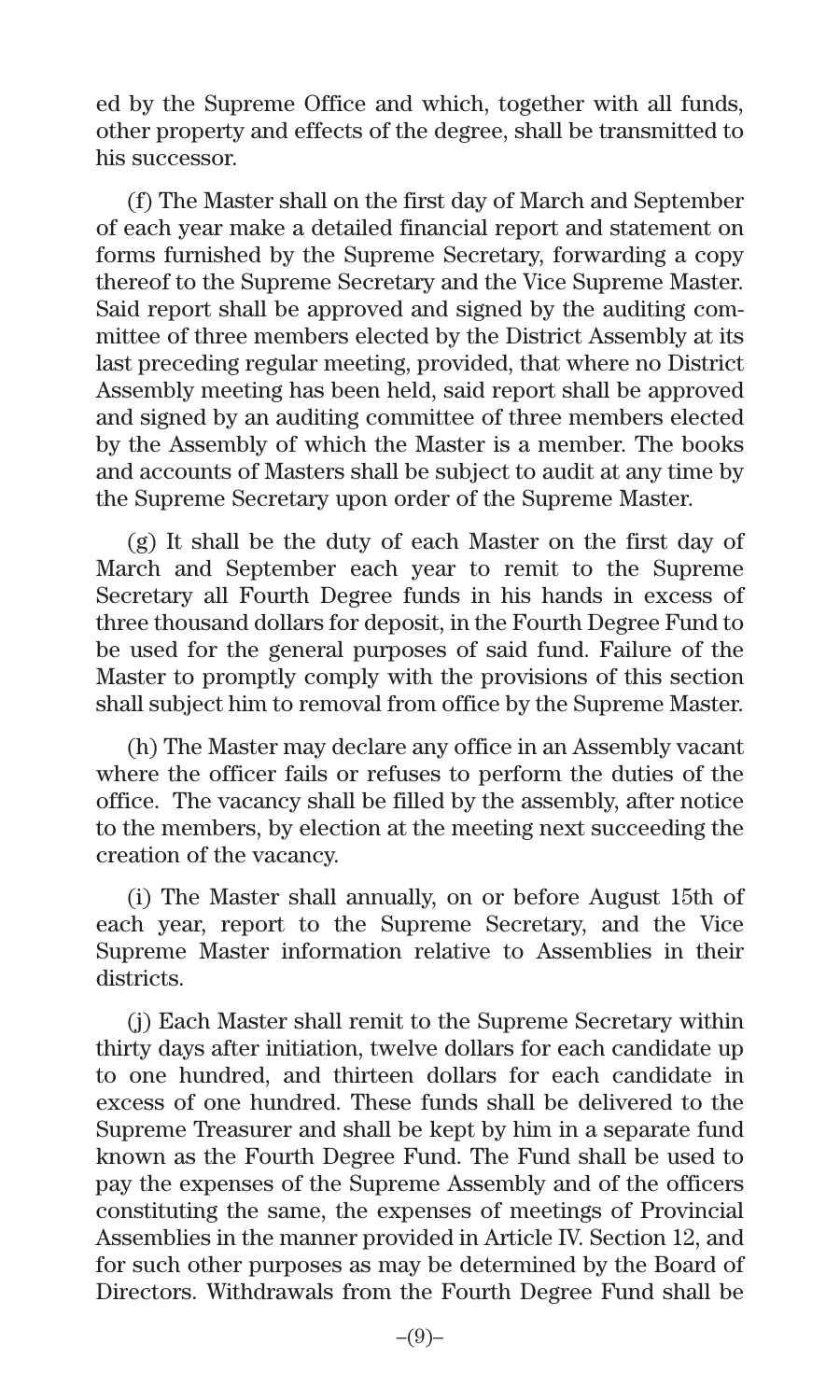made in the same manner as withdrawals from the General Fund of the Order.

(k) Upon the termination of office of any Master, whether said term shall terminate by expiration thereof or for some other reason, the Master shall pay all bills incurred by him during his term, and then, turn over to his successor all financial assets, books, records, and paraphernalia of the District. This is to be accomplished in conjunction with a close out / turnover audit conducted by the audit committee.

(l) The Master may appoint one or more Marshals to assist him at the "Installation of Officers" and other activities.

(m) Within thirty days after each initiation the Master shall forward to the Supreme Secretary a detailed report setting forth the date and place of the initiation, the name, address and council number of each applicant, and a statement as to those who were initiated. He shall send with said report the applications of all candidates who were initiated, with a certification on each application of the fact of such initiation. A copy of said report shall be furnished to the Vice Supreme Master.

(n) The Master shall certify to the Faithful Navigators of assemblies from which members have been initiated into the Fourth Degree, the names of such members, together with date of initiation. When a Master initiates a candidate from a district other than his own, he shall certify to the Master of the candidate's district and to the Faithful Navigator of the candidate's assembly, the name of such member and date of initiation.

(o) Pending the formation of an Assembly, any member of the Fourth Degree unaffiliated with an Assembly shall be attached to some Assembly in the district by order of the Master, or, if more convenient to a nearby assembly in an adjoining district, with the consent of the Master of such adjoining district, to which he shall pay dues and in which he shall have all the rights of membership, until the formation of an assembly in his own area.

(p) The Master of the Fourth Degree shall have full control and supervision of all the arrangements and preparation for the exemplification of the degree and he shall be held strictly responsible thereof. The Master shall be held personally responsible for the expenses of the exemplification and must keep same within the fees received by him from the applicants and the controls set forth by the Board of Directors. He must not in any way bind the Order or make any contracts in its name. He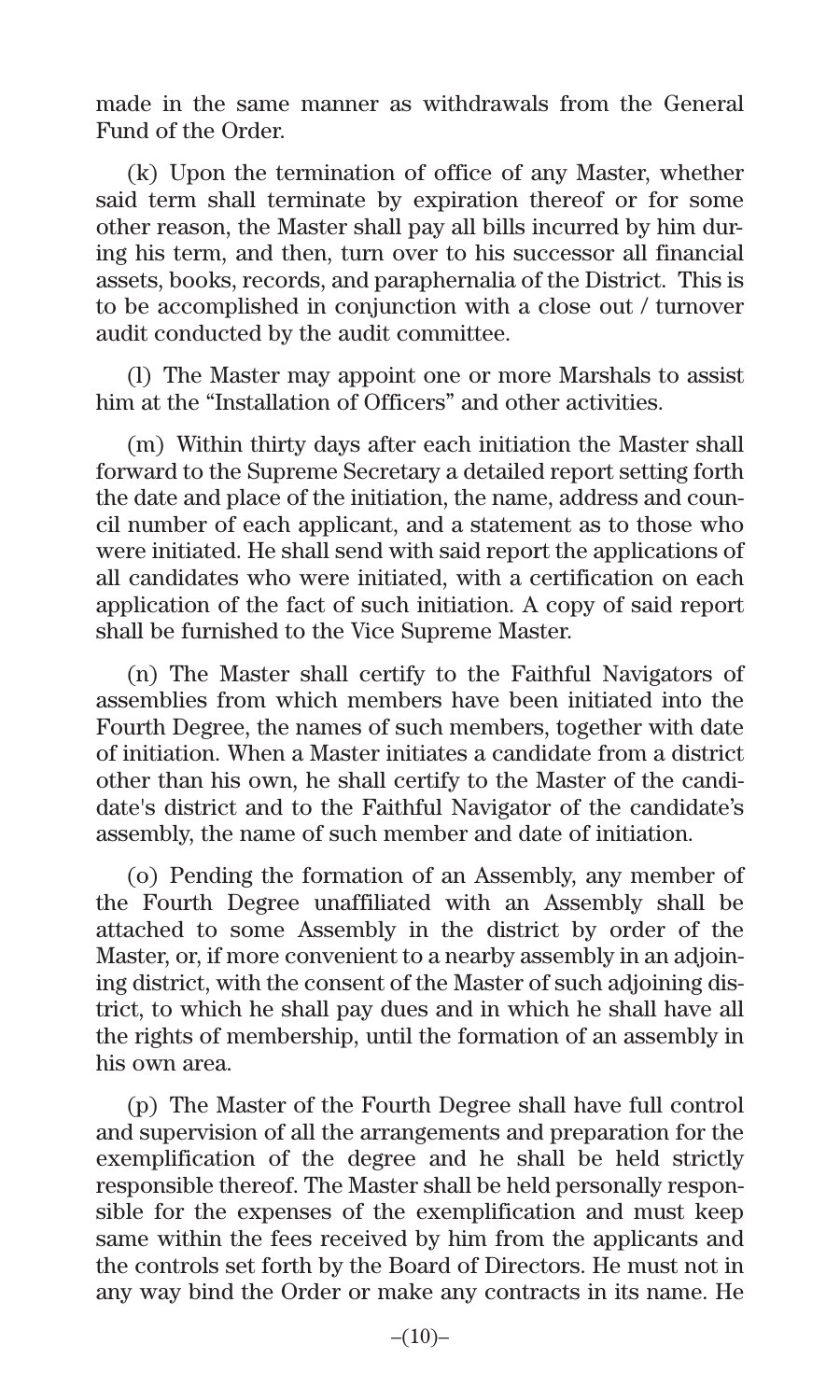receives all fees amply in advance and should be ready to meet all obligations he incurs.

(q) Unless otherwise authorized by the Supreme Master, the Fourth Degree shall be exemplified at least twice a year in each District, after notice to, and approval by, the Vice Supreme Master of the Province.

#### **ARTICLE VII ASSEMBLIES**

Section 18. How established.

(a) The Fourth Degree members in an area may form an assembly by requesting the Master of that District to petition the Vice Supreme Master to recommend to the Supreme Master and the Board of Directors the creation of the same.

(b) The proposed name of' an Assembly shall be approved by the Board of Directors. An Assembly shall not bear the name of a living person.

(c) Notwithstanding anything herein to the contrary, applicants and members may make application to or be members of any Assembly of their choice.

(d) Whenever the good of the Order so requires, a Vice Supreme Master may recommend to the Supreme Secretary and the Supreme Master that an Assembly be dissolved. This action must be approved by the Board of Directors. When such action is approved, the Vice Supreme Master shall attach the Fourth Degree members of such dissolved Assembly to some existing Assembly, or he may create a new Assembly by combining the Fourth Degree members of the dissolved Assembly with the Fourth Degree members of some council or councils in nearby and adjacent towns. A Vice Supreme Master may also, whenever the good of the Order so requires, transfer the Fourth Degree members of one or more councils from one Assembly to another, but all such transfers shall be made in such a manner that an Assembly will be made up of Fourth Degree members of councils in nearby and adjacent towns.

(e) Each council of the Knights of Columbus shall be affiliated with an assembly of the Fourth Degree.

Section 19. Granting of Charter.

No assembly shall come into existence until official approval of the Board of Directors has been issued to the Master of the District. Upon notification of this approval, the Supreme Secretary shall prepare the charter for the new assembly.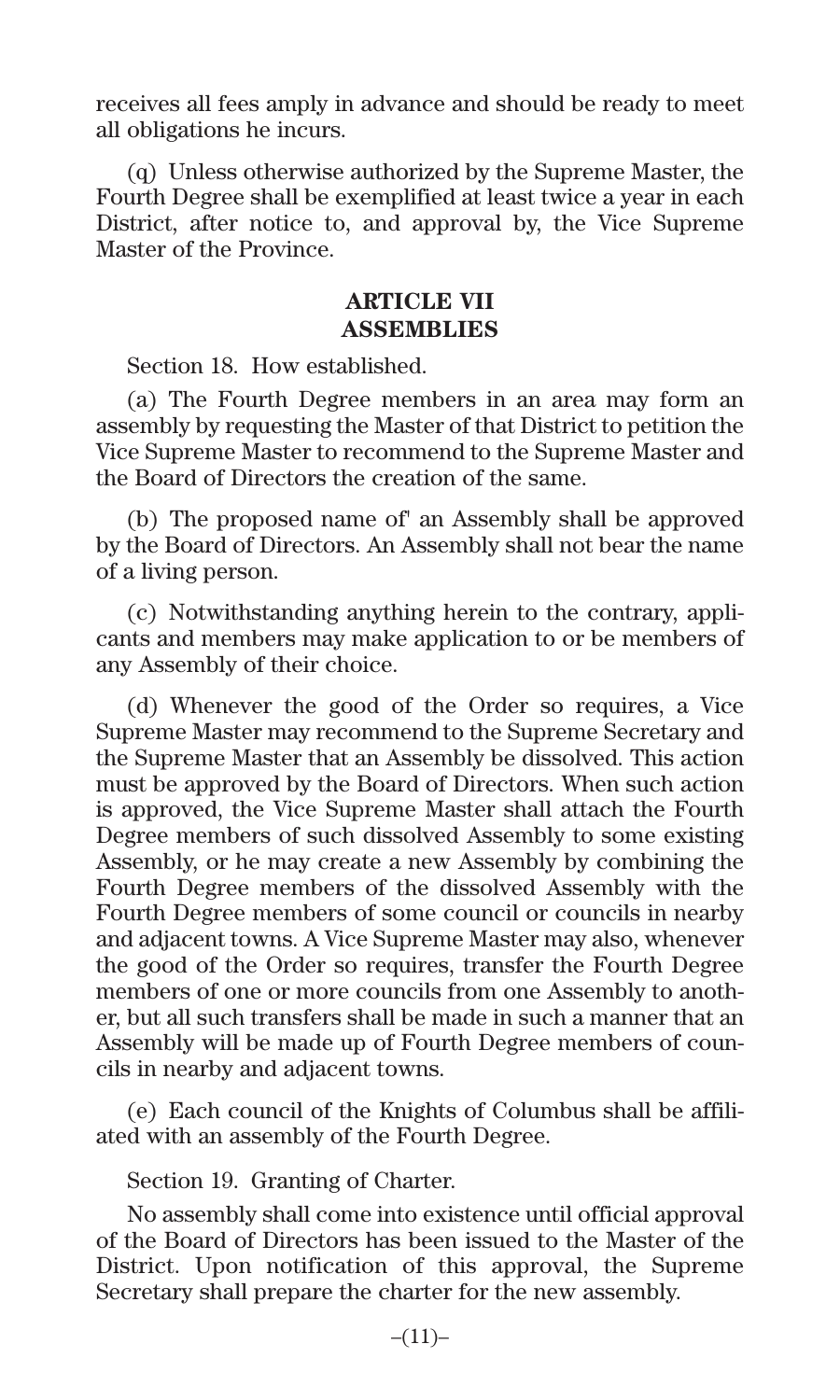Section 20. Meetings.

Assemblies shall hold regular meetings once each month at such time and place as the assembly may determine. Special meetings may be called on five days' written or published notice by the Faithful Navigator or by the Faithful Captain on request of ten members, upon like notice.

Section 21. By-Laws and Dues.

(a) Each Assembly may adopt such by-laws as it deems necessary, providing they do not conflict with the laws and rules of the Order, or with the laws and rules for the government, of the Fourth Degree. Any by-laws or amendments adopted by an Assembly must be approved by the Supreme Advocate and the Board of Directors before they can become operative.

(b) Assemblies shall determine the amount of dues and they shall be the same for all members except as provided for in Section 36. The amount shall not be less than three dollars per year. In the absence of any by-law to the contrary, assembly dues shall be levied from the first of January for the calendar year. Dues shall be levied against a candidate for the Fourth Degree as of the date of the exemplification.

(c) No assessment by an Assembly shall be valid until approved by the Supreme Master, both as to purpose and amount.

Section 22. Order of Business.

The following shall form the order of business and the procedure of regular business meetings of each assembly:

- 1. Call to Order.
- 2. Opening Ceremonies--Membership Card, Prayer and Pledge of Allegiance or Salute to Flag.
- 3. Roll Call of Officers.
- 4. Message of Faithful Friar.
- 5. Reading of' Minutes.
- 6. Reading of Bills and Communications.
- 7. Report of Faithful Navigator.
- 8. Report of Faithful Comptroller.
- 9. Report of Faithful Purser.
- 10. Report of Committees
- 11. Reading of' Applications after referral to the Admission Committee.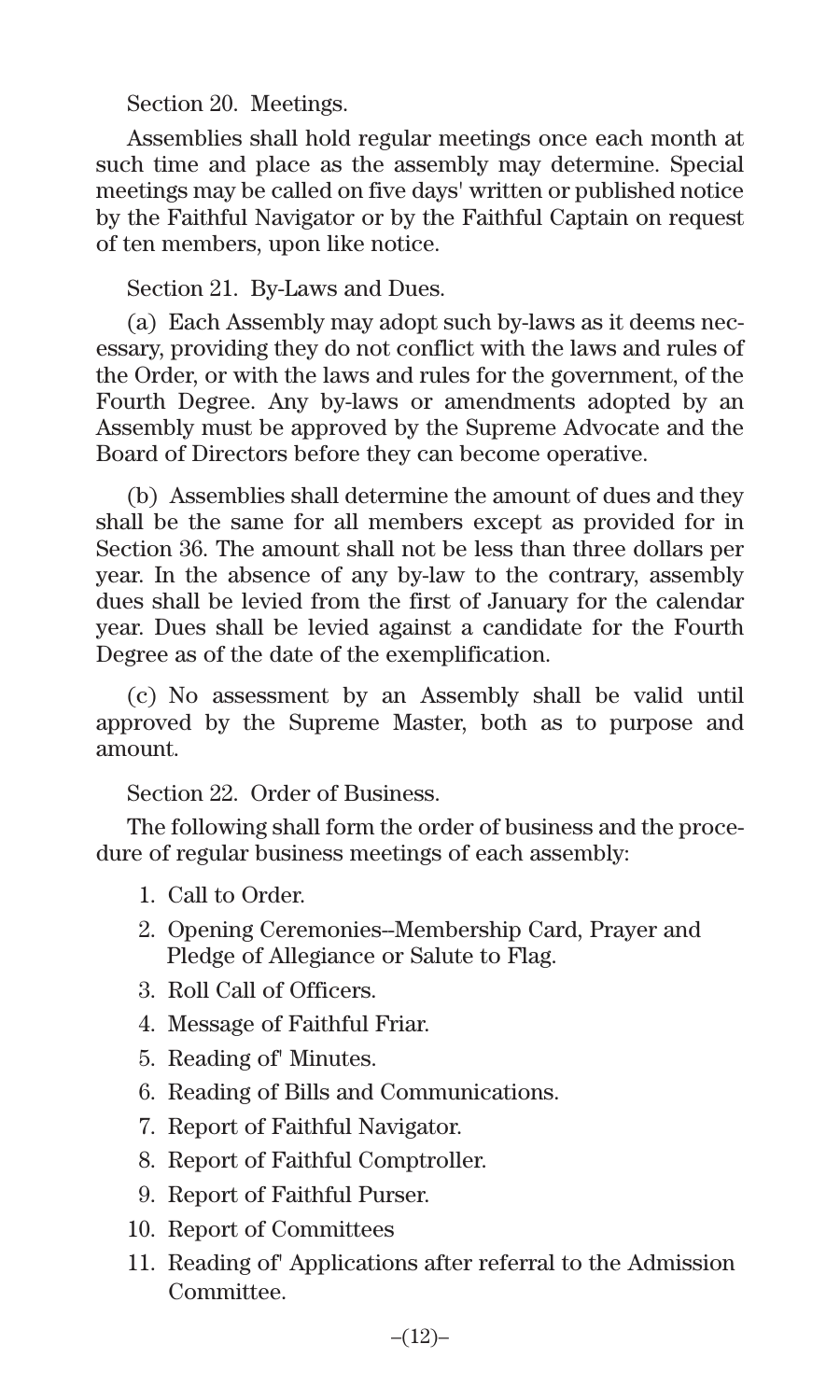- 12. Balloting.
- 13. Unfinished Business.
- 14. Report of Trustees.
- 15. New Business.
- 16. Report of the Third Degree.
- 17. Good of the Order.
- 18. Closing Ceremonies.

## **ARTICLE VIII ASSEMBLY OFFICERS AND DUTIES**

Section 23. Officers of the Assembly.

Annually, each assembly shall elect a Faithful Navigator, a Faithful Captain, a Faithful Pilot, a Faithful Comptroller, a Faithful Scribe, a Faithful Purser, Faithful Inner and Outer Sentinels, a Faithful Admiral and a three-year Trustee. The Faithful Navigator, Faithful Captain, Faithful Admiral and Faithful Pilot shall annually appoint a priest to act as Faithful Friar or Chaplain but such selection must be made in accordance with any rules established by the bishop of the diocese in which the assembly is located. The Faithful Admiral shall be chosen from the Past Faithful Navigators of the assembly, if any there be.

Section 24. Duties of Assembly Officers.

Officers of the assembly should be present at all assembly meetings.

- (a) The Faithful Navigator shall:
	- *(i)* Preside over all meetings of his assembly and shall enforce the rules and regulations of the assembly and the laws of the Order, and shall be Chairman of the Board of Trustees.
	- *(ii)* Appoint committees in addition to the permanent committees provided by the laws of his assembly as he may deem proper or as may be directed by the assembly, and he shall be a member ex-officio of all committees.
	- *(iii)* Countersign orders drawn and signed by the Faithful Comptroller for the payment of money when the same have been ordered by the assembly or approved by the Board of Trustees.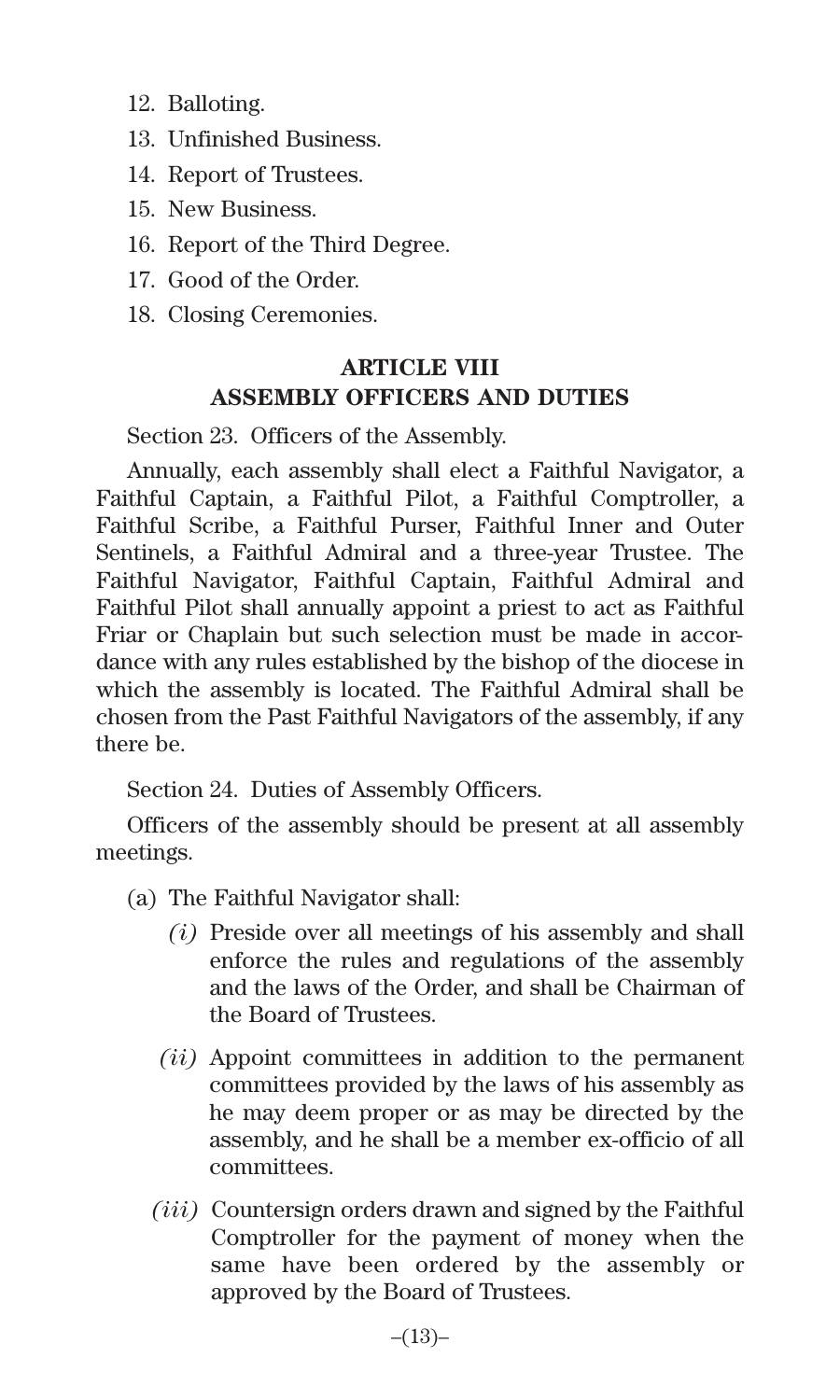- *(iv)* Countersign checks drawn and signed by the Faithful Purser.
	- *(v)* Perform such other duties as the Supreme Assembly may impose.
- *(vi)* Establish a Color Corps pursuant to Article XII.

(b) The Faithful Captain shall:

In the absence of the Faithful Navigator, perform the duties and exercise the powers of the Faithful Navigator. It is also the responsibility of the Faithful Captain in order to assure a good attendance at meetings and other functions of the assembly to take direct charge of all activities social and otherwise under that portion of the order of business known as the Good of the Order.

- (c) The Faithful Pilot shall:
	- *(i)* Be responsible for the arrangement of the assembly chamber.
	- *(ii)* Have charge of all properties of the assembly except moneys and accounts and record books of the officers but including ceremonials.
	- *(iii)* Direct and be responsible for the activities of the Inner and Outer Sentinels.
	- *(iv)* Acquire and maintain a thorough knowledge of the policies, procedures, and protocols governing the National Flag in order to instruct the members of the Assembly, to ensure its proper care and display, and to serve as an authority on the flag for assigned councils
- (d) The Faithful Comptroller shall:
	- *(i)* Maintain Records. Keep a roll of the members, their age, occupation and residence with the date of their initiation in the Fourth Degree.
	- *(ii)* Collect and receive all moneys due the assembly and all funds obtained from any source and transfer the same to the Faithful Purser and obtain a receipt from the officer.
	- *(iii)* Keep account of the charges and receipts of each member in accordance with the standard accounting system provided by the Supreme Council.
	- *(iv)* Make available to the Faithful Navigator and Board of Trustees at least once a year, all membership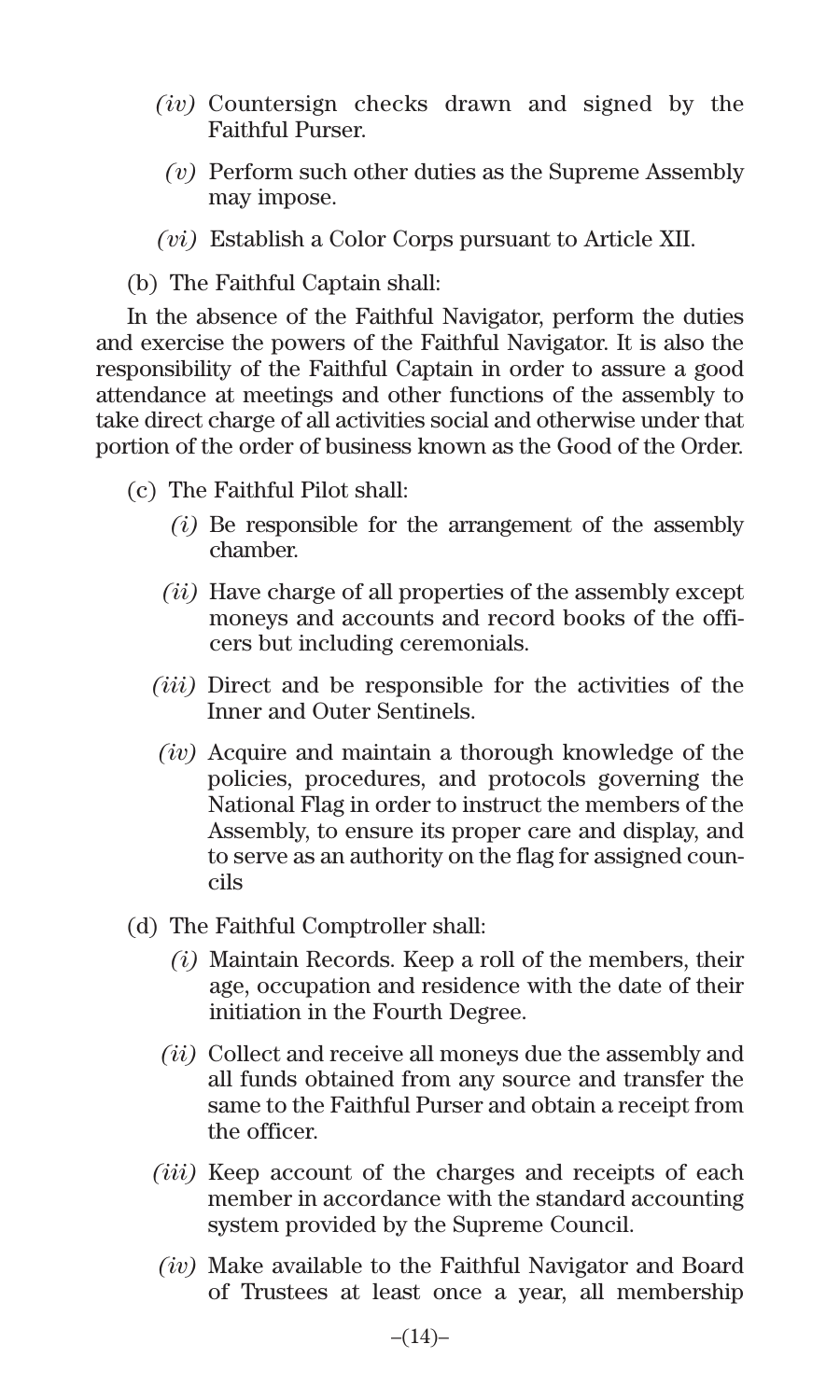records and financial accounts for the purpose of preparing the official audit.

- *(v)* Draw all orders on the Faithful Purser when so ordered by the assembly, the Board of Trustees or the Faithful Navigator for payment of all claims of demands against his assembly which orders shall be signed by him and countersigned by the Faithful Navigator.
- *(vi)* Issue to each member not indebted to the assembly a Fourth Degree Membership Card duly signed and attested but such card shall be issued only if the member produces a Third Degree Membership Card showing his good standing in his Council.
- *(vii)* Notify the District Master of the names of all candidates from his assembly awaiting initiation and give written notice to the Financial Secretary of the council to which such member belongs that the member has been accepted as a Fourth Degree member of the assembly.
- *(viii)* Notify promptly the Supreme Secretary, Master and Financial Secretary of the council concerned of the death, transfer, withdrawal, suspension, expulsion, reinstatement, readmission or transfer of members on the forms provided by the Supreme Assembly.
	- *(ix)* Be the custodian of the seal of the assembly and affix same to all proper papers.
	- *(x)* Perform all other acts required by the laws of the Fourth Degree, the Order and the rules of the Board of Directors.
- (e) The Faithful Scribe shall:
	- *(i)* Keep a true record of the doings of his assembly upon books approved by the Board of Directors and furnished by the Supreme Secretary at the expense of the assembly.
	- *(ii)* Conduct all correspondence of the assembly and perform such other duties as the assembly or the Order may direct.
- (f) The Faithful Purser shall:
	- *(i)* Be the custodian of all funds of the assembly obtained from any source by or through any person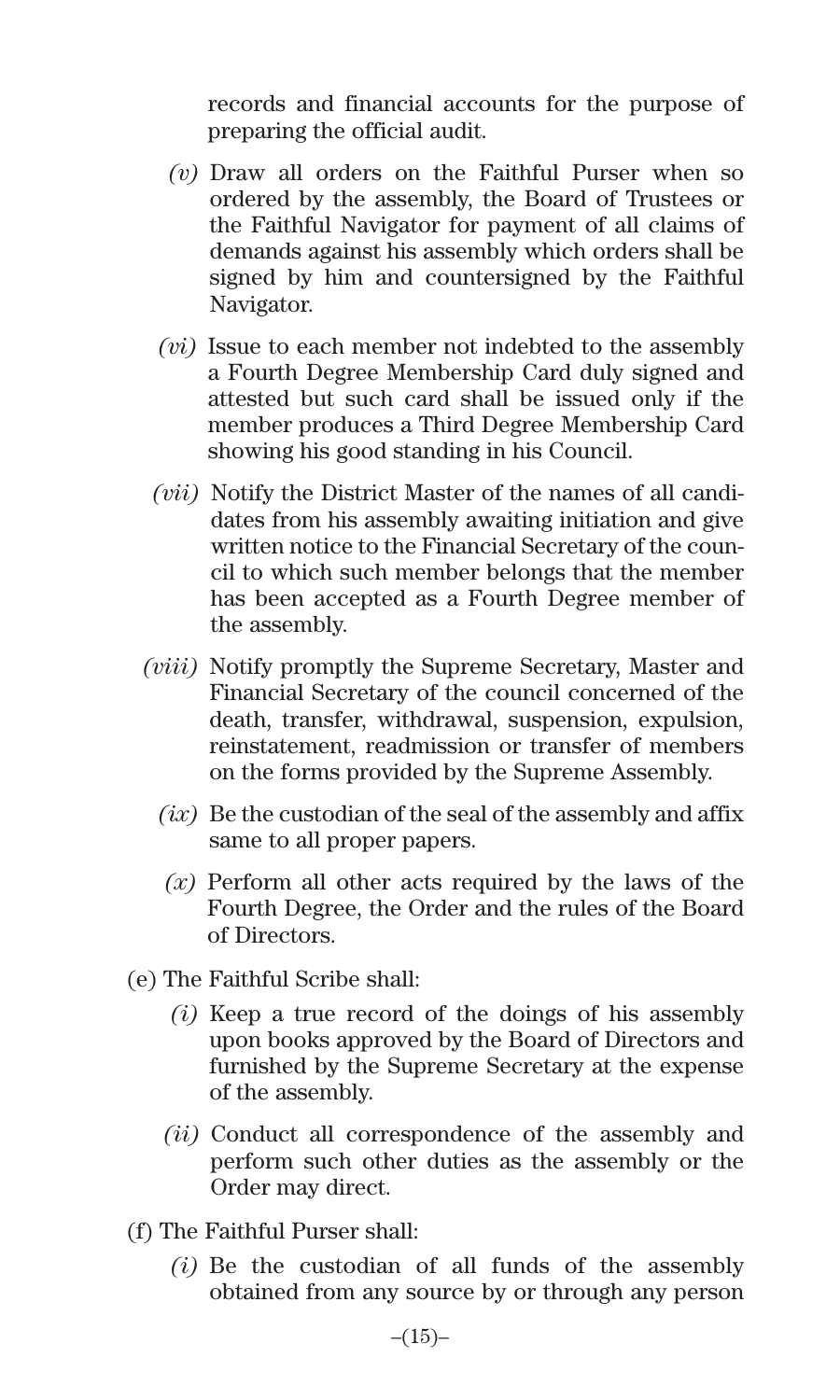or persons, acting for or in the name of the assembly or under its direction or authority.

- *(ii)* At each meeting of the assembly, receive from the Faithful Comptroller all moneys whatever received by said Comptroller at such meeting, or between meetings, and shall give a written receipt to such Comptroller thereof, specifying the fund to which the same shall be credited. The moneys so received by such Purser shall be forthwith deposited by said Purser to the credit of the assembly in an approved bank or other secure institution of deposit, subject to approval of the Board of Trustees or majority vote of the assembly. He shall obtain vouchers or certificates of deposit thereof, and report the same at the next regular meeting of the assembly.
- *(iii)* Pay all orders drawn on him which are signed by the Faithful Comptroller and counter-signed by the Faithful Navigator. All such orders shall have the approval of the Board of Trustees, except demands of the Supreme Council, initiation fees due the District Master, the regular and usual stated payments of the assembly and payments authorized by the assembly as provided in Section 24(k).
- *(iv)* Keep separate accounts of the moneys placed in his hands by his assembly or the officers thereof and be ready at all times to plainly show the amount of moneys in the funds of the assembly, the dales of receiving and disbursing same; such accounts to be kept in books furnished by the Supreme Secretary to said Purser at the expense of the assembly.
- *(v)* Make available the Board of Trustees his books and records for the purpose of preparing the annual audit.
- (g) The Faithful Sentinels shall:
	- *(i)* The Faithful Inner and Outer Sentinels are specifically entrusted with the responsibility of seeing that all in attendance at an assembly function are in possession of both a Third and Fourth Degree Membership Card and so report to the Faithful Pilot.
	- *(ii)* They shall perform such other duties as may be imposed upon them by the Faithful Pilot.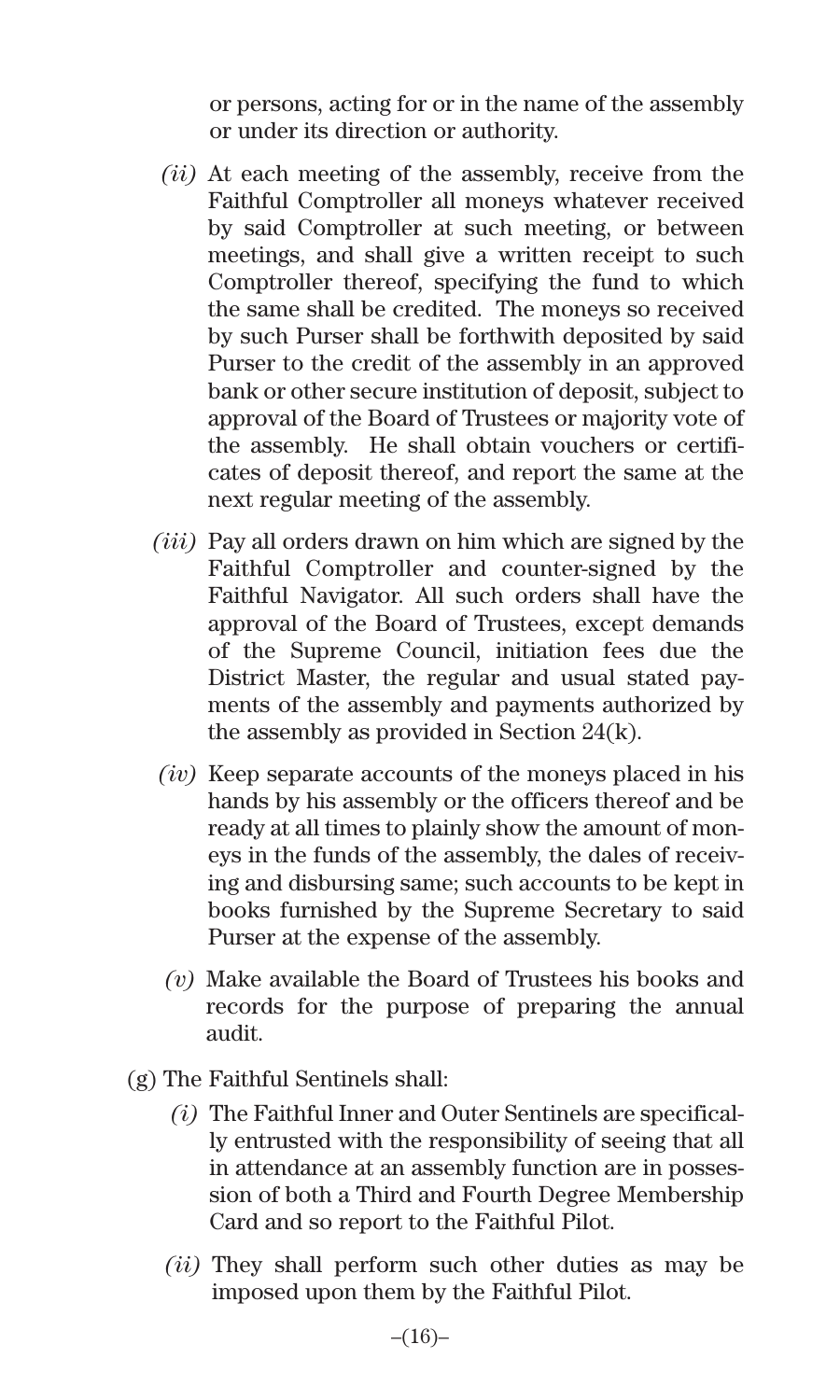- (h) The Faithful Admiral shall:
	- *(i)* Preside at all meetings of his assembly in the absence of the Faithful Navigator and Faithful Captain.
	- *(ii)* In the absence of the Faithful Friar, perform his duties at assembly meetings.
	- *(iii)* Perform any other duties assigned to him by the Faithful Navigator.
- (i) Board of Trustees:

The Board of Trustees shall consist of the Faithful Navigator and three members to be elected by the assembly. The Faithful Navigator shall be its Chairman. At the first election of a new assembly three Trustees shall be elected; one to hold office for one year or until the second next regular election, one for two years or until the second next regular election; and the other for three years or until the third next regular election; as determined by lot among themselves. Thereafter, at each succeeding election one Trustee shall be chosen for a term of three years. The Trustees shall have supervision of all the financial business of the assembly and their approval shall be necessary for the payment of all moneys, except demands of the Supreme Council, initiation fees due the District Master, regular and usual payments of the assembly, and payments authorized by the assembly after resolution and vote in accordance with Section 24(k). They shall audit the accounts of the Comptroller and Purser annually as of June 30 and report thereon to their assembly, the Supreme Secretary, Supreme Master, Vice Supreme Master, and Master upon blanks approved by the Board of Directors and furnished by the Supreme Assembly. They shall see that the Faithful Comptroller and Faithful Purser give proper bonds running to the Knights of Columbus in trust for their particular assembly and in amounts fixed by said Trustees, and they shall be the custodians of such bonds. But incase the Board of Directors shall bond such officers, the Trustees shall be charged only with fixing the amount of such bonds in excess of the amount provided for by said Board of Directors and in such case they shall have evidence that said officers shall have been bonded in such excess amount. They shall perform such other duties as their assembly or the District Master or Vice Supreme Master or the officers of the Order may direct.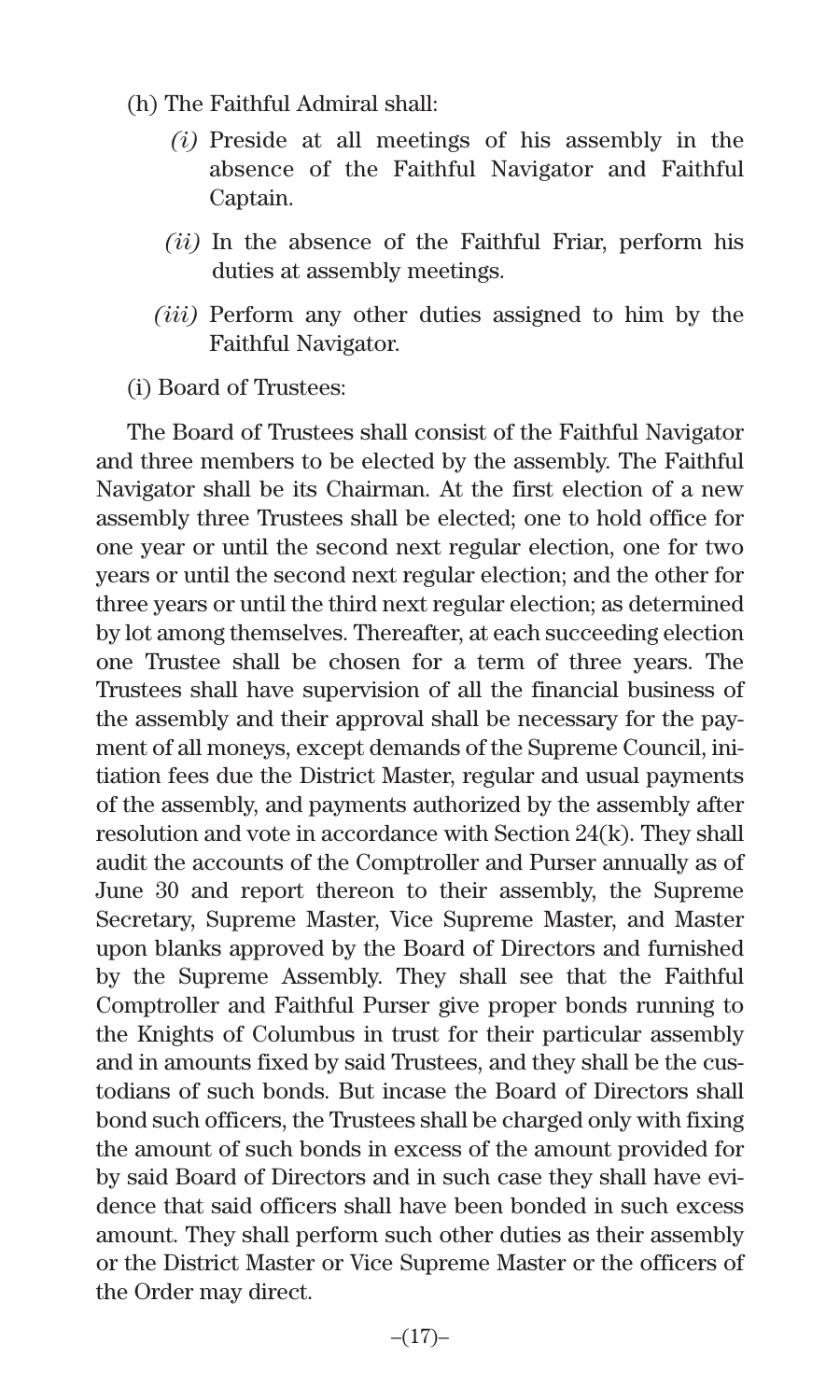(j) Elections.

The regular election of officers in Assemblies shall take place annually at the first regular business meeting of the assembly held in May of each year. The officers then elected all hold office for the term of one year except the faithful trustees whose election is for a three-year term and until their successors are elected and qualified. Such officers shall take office, with or without installation, at the first regular meeting of each assembly in July following their election. Such officers shall be installed not later than the first regular meeting in October of each year. Special elections to fill vacancies may be held on one week's notice. The provisions of the laws as to council elections shall apply as far as practicable. The Faithful Navigator shall within ten days after the election, file report of the same, together with the names and addresses of all officers elected, with the Master of the District, and shall send a duplicate to the Supreme Secretary.

- (k) Assembly funds.
	- *(i)* All moneys obtained from any source, by or through any person or persons, acting for or in the name of the assembly or under its direction or authority, shall be considered assembly funds and shall be forthwith delivered to the Faithful Comptroller, who shall give his official receipt and who shall report at the close of each meeting the amounts so received and from what source.
	- *(ii)* No moneys in excess of \$500.00 shall be paid or transferred from the treasury of any assembly (except such moneys as the assembly is called upon to regularly pay for its current expenses, demands of the Supreme Council, purposes approved by the Supreme Council or Board of Directors, or initiation fees due the District Master) unless by a two-thirds vote of the members present and voting at a regular meeting held subsequent to a regular meeting at which notice in writing of a resolution of intention to pay or transfer such money and the purposes and amount to be paid or transferred shall have been given and regularly read. Provided, however, that any assembly may, by by-law, properly approved, provide and maintain a fund for rendering mutual aid and assistance to its sick, disabled and needy members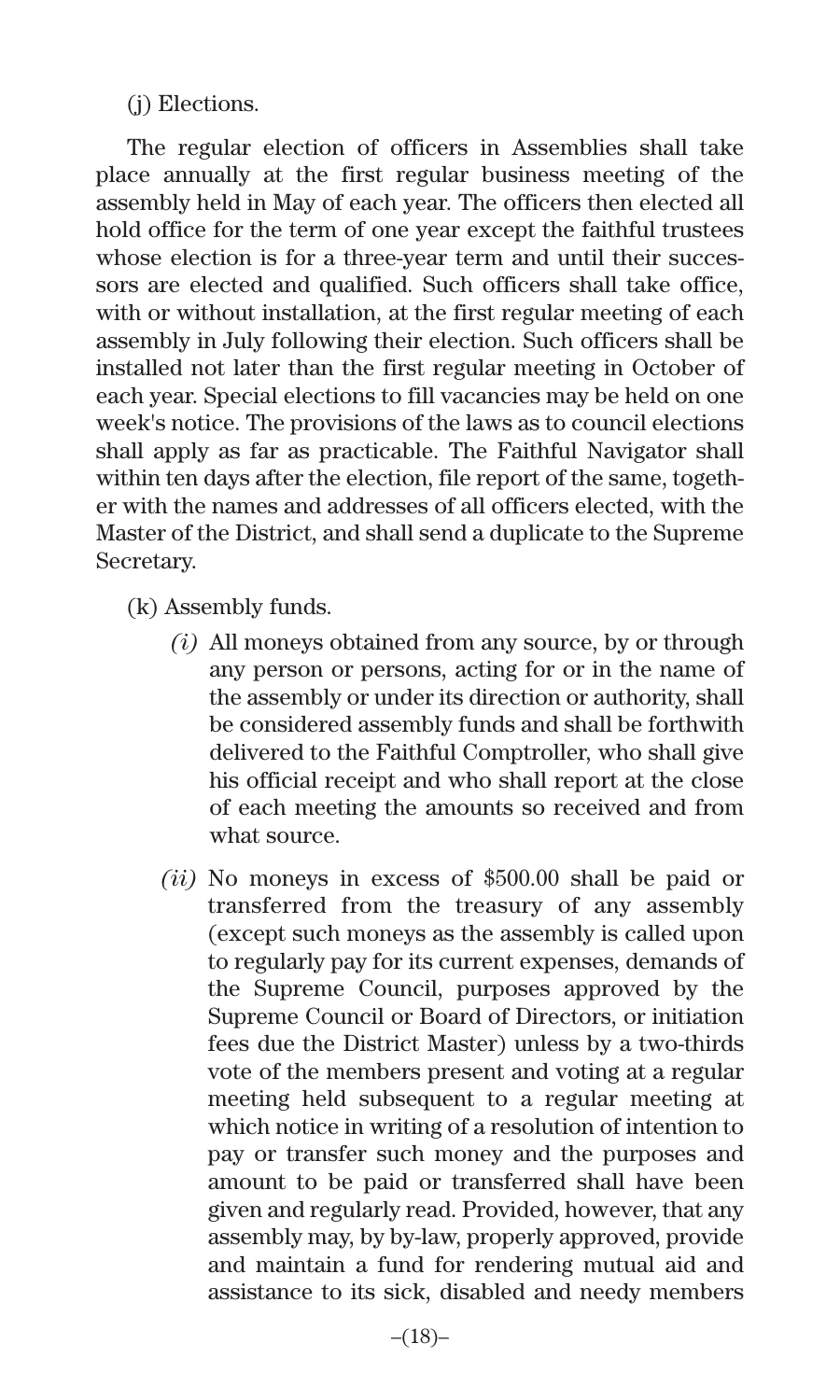and their families and families of deceased members. Said by-laws to state the manner in which, and by whom, the said fund is to be expended.

#### **ARTICLE IX MEMBERSHIP**

Section 25. Eligibility for Membership.

(a) Applications for membership in the Fourth Degree may be made to any Assembly provided the applicant is:

- *(i)* Over eighteen years of age.
- *(ii)* A citizen of the country in which he resides, or with permission of the Master of the District over the area where he claims citizenship, with the understanding that if permission is granted the pledge of allegiance will be to the country of citizenship.
- *(iii)* A Third Degree member in good standing in his council
- *(iv)* A former member whose membership was terminated for failure to pay dues or by a withdrawal card if he has been readmitted to good standing in his council and if he was a Third Degree member for a period of more than six months prior to his loss of good standing in his council.
- *(v)* A practical Catholic in union with the Holy See.

Section 26. Exemplification Fee.

The exemplification fee shall be set annually by the Board of Directors at its April meeting for the ensuing year and the fee shall include a social baldric, Fourth Degree pin and one ticket to the banquet.

Section 27. Form of Application.

Third Degree members desiring to join the Fourth Degree shall make application on the official Form 4 provided, conforming strictly with all its requirements and presenting the same, together with the initiation fee, to the Faithful Comptroller of the Assembly who shall forthwith determine said applicant is a member in good standing in the council which he claims membership. Having determined that the applicant is a Third Degree member in good standing in his council, the Faithful Comptroller shall present said application to the Faithful Navigator for processing.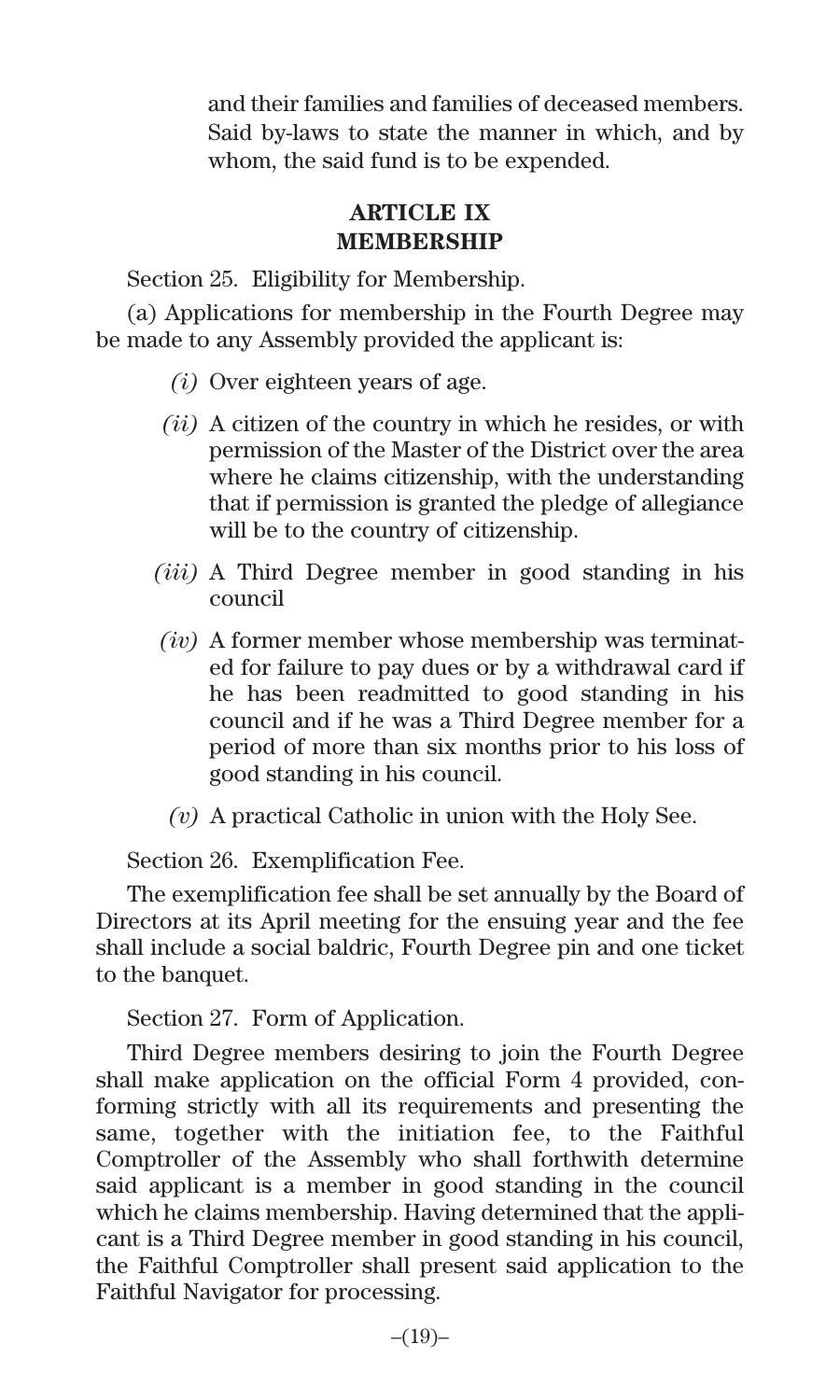Section 28. Admission Committee.

Immediately upon his election, it shall be the duty of the Faithful Navigator to appoint an Admission Committee of seven members including the Faithful Admiral who shall be the Chairman. Within five days after the reading of each application for membership at the first regular or special meeting following their receipt, the Faithful Navigator shall refer the same to the Admission Committee and thereupon said committee shall notify the applicant to appear before it for examination as to his qualifications for membership. If five members of the committee shall file a written report withholding endorsement because the applicant is not a practical Catholic or a good citizen, said applicant shall be deemed rejected. Otherwise, the recommendations of the Admission Committee shall be evidenced by the certificate of the Chairman of the Committee on a form to be prescribed by the Board of Directors. In the event of the failure or neglect of the Admission Committee to make report within ten days after an application has been referred to it, the Faithful Navigator shall discharge the said committee and shall forthwith present said application to the assembly for action.

Section 29. Disposition of Application.

(a) Unless the application is rejected for the reason stated in Section 28, it shall be read by the Faithful Navigator at the first regular or special meeting following the time allowed for the report of the Admission Committee and the assembly shall proceed forthwith to ballot for the admission of such applicant after said reading.

(b) The Faithful Navigator and Faithful Captain shall in turn privately inspect the ballots and the former shall announce the result. If the number of negative ballots cast does not exceed one-half of the members present, the applicant, shall be declared elected, otherwise rejected. The exact number of negative ballots shall not be stated.

(c) All ballots for membership shall be secret but the Faithful Navigator may order a second ballot at the same meeting upon the same application when, in his judgment it may be warranted by circumstances, provided such second ballot shall be ordered before the first ballot shall be declared and before any further business shall be transacted, but no further balloting shall be permitted.

(d) If more than one candidate is to be balloted for at a meeting, the Faithful Navigator may announce that the first ballot shall be a general ballot, and that if not more than one-half of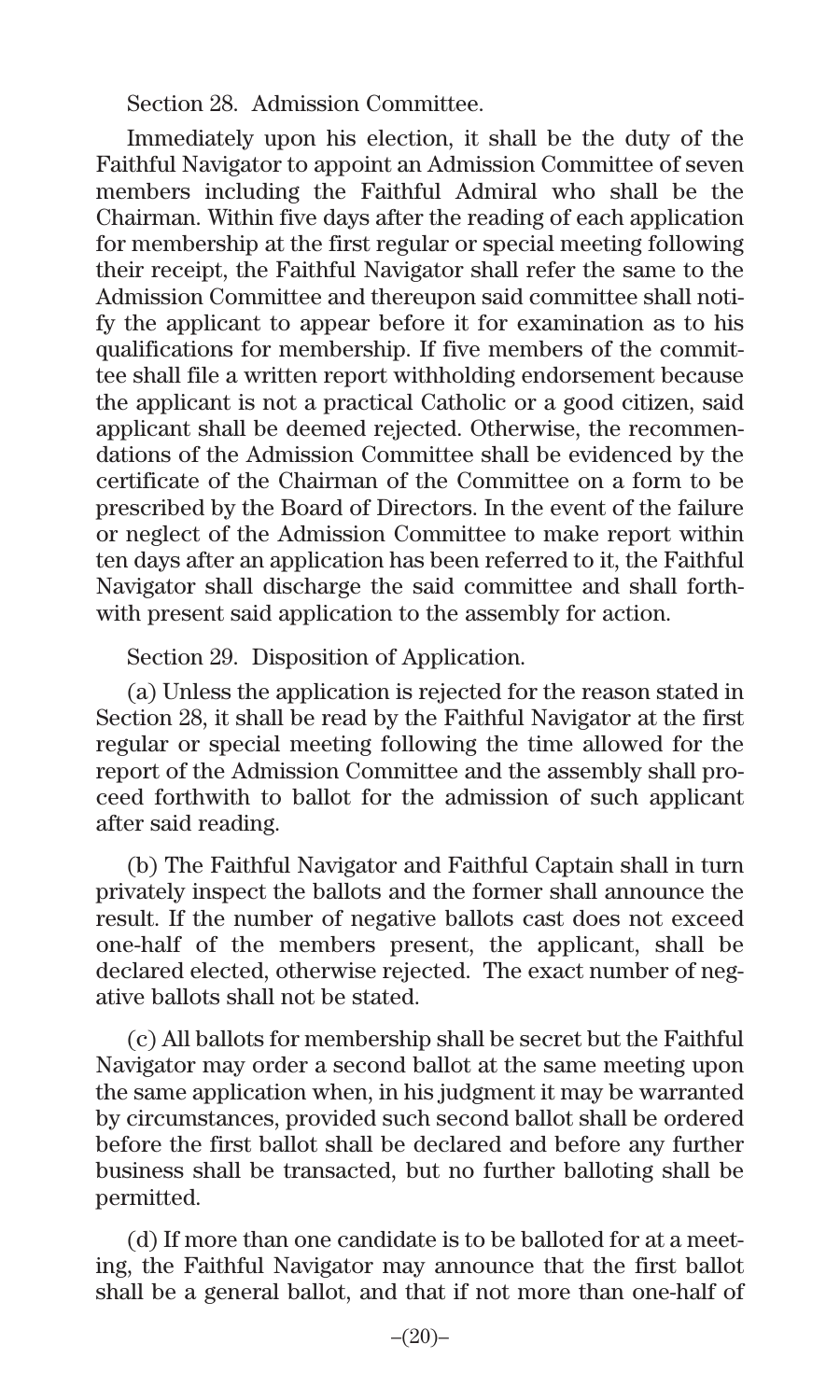those present shall cast negative ballots upon such general ballot, no other ballots shall be taken. If such announcement is made, and not more than one-half negative ballots are cast upon said general ballot, all candidates so balloted for shall be declared elected. If more than one-half negative ballots are cast upon said general ballot, then an individual ballot shall be taken on each candidate.

Section 30. Rejection - Effect Of.

(a) An applicant rejected by the Admission Committee for the reason set forth in Section 28 shall be considered as rejected by the assembly.

(b) Any applicant rejected by ballot who has been declared duly qualified by the Admission Committee shall have the right to appeal such action to the Board of Directors. The Board may inquire into the matter and take such action as it deems proper after notice to the assembly.

Section 31. Membership Cards.

A membership card shall be issued under the seal of the assembly for such time as the member may pay his dues but for a period of not less than twelve months. Said card shall state the member's name, assembly to which he belongs and his membership number. The card shall contain the signature of the member and shall be countersigned by the Faithful Navigator and Faithful Comptroller of the assembly. The presentation to the proper officer of a current membership card showing the member to be in good standing on the date presented shall entitle the member to all meetings of his assembly and ceremonial work, if he is also in possession of a current membership card in the Third Degree.

Section 32. Right to Transfer.

(a) Any member in good standing in an assembly, evidence by a paid-up membership card, who desires to join another assembly of his choice, may make application to the assembly he proposes to join on a Form 4. This request for transfer may be accepted or rejected. All dues adjustments shall be made by the assembly on a pro rata basis.

(b) The completed application shall be received and acted upon promptly by the assembly to which presented. Said application must be laid before the assembly and if a majority of those present and voting at the meeting approve and accept the application, the member shall be declared accepted.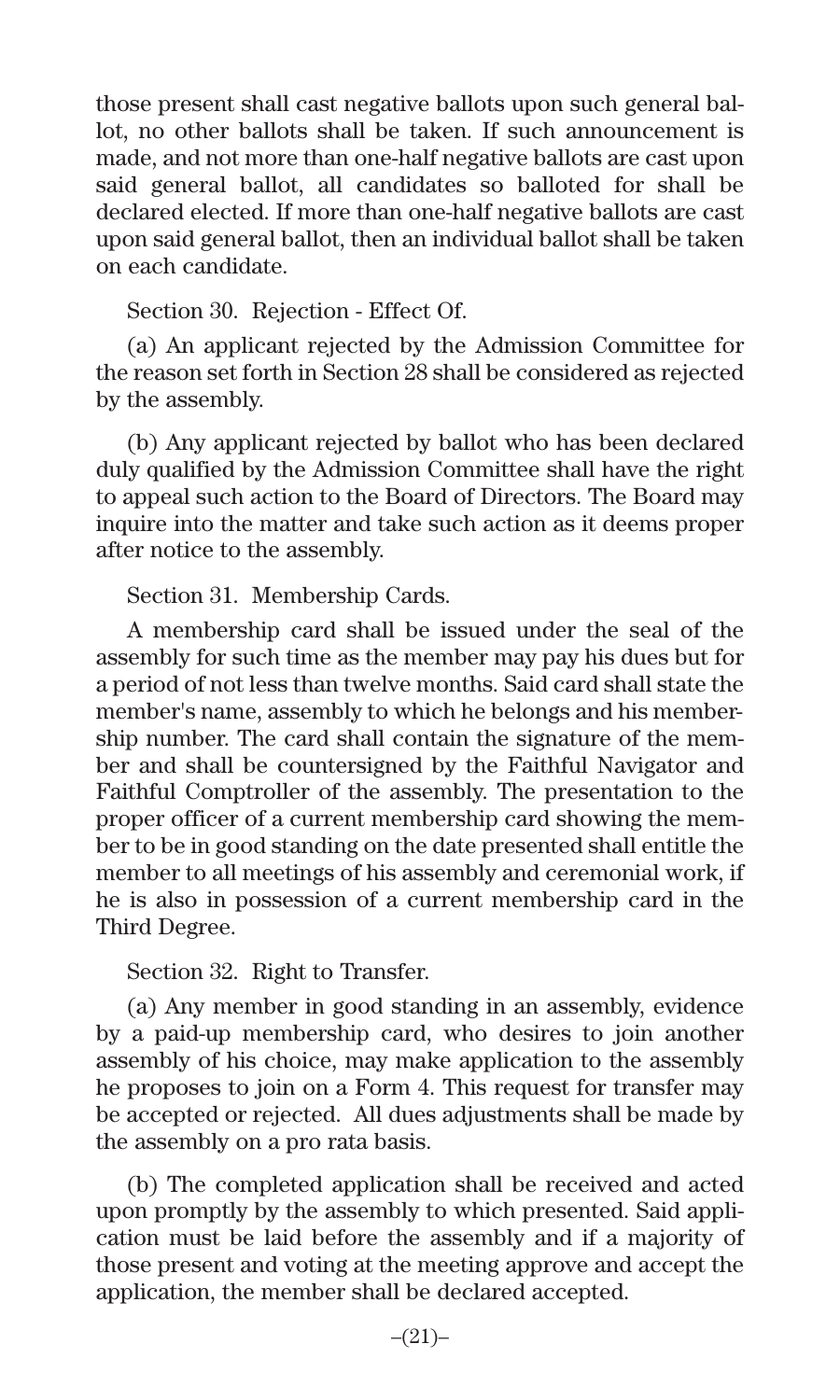(c) The approved transfer application shall be filed by the Faithful Navigator and the Faithful Comptroller of the receiving assembly and shall then be forwarded to the Faithful Comptroller of the former assembly who shall provide the receiving assembly the information as to the date of initiation into the Fourth Degree, as to the dues, arrearages, or credits. The Faithful Comptroller of the former assembly shall then return said application to the Faithful Comptroller of the receiving assembly who will record said information and forward forthwith the application to the Supreme Secretary.

(d) At the time of approval of the application for transfer, the receiving assembly shall require the applicant to pay the usual advance dues in addition to dues and other charges owing to the former assembly. Any adjustment of dues shall be made between the assemblies on a pro-rata basis.

Section 33. Withdrawal.

Any member in good standing desiring to withdraw from the Fourth Degree may so request on a Form 4 along with a signed letter stating his intention to withdraw.

Section 34. Suspension for Failure to Pay Dues.

(a) A member who shall fail to pay dues to his assembly within three months after the same are levied and payable shall cease to be a member in good standing and shall be subject to suspension by the assembly but only if the Faithful Comptroller notifies the Supreme Secretary on Form #4.

(b) The suspension or withdrawal of a member in his council shall automatically terminate his membership in the Fourth Degree.

Section 35. Restoration of Membership.

(a) Any former member of the Fourth Degree who has terminated his membership for any period of time may restore that membership under the following conditions:

> *(i)* Provided that he terminated his membership through a withdrawal card, he may apply to the assembly of his choice at no charge except for payment of the usual advance dues. Said application shall be laid before the assembly and if a majority present and voting approve and accept the application, it shall be sent with the withdrawal card to the Supreme Secretary.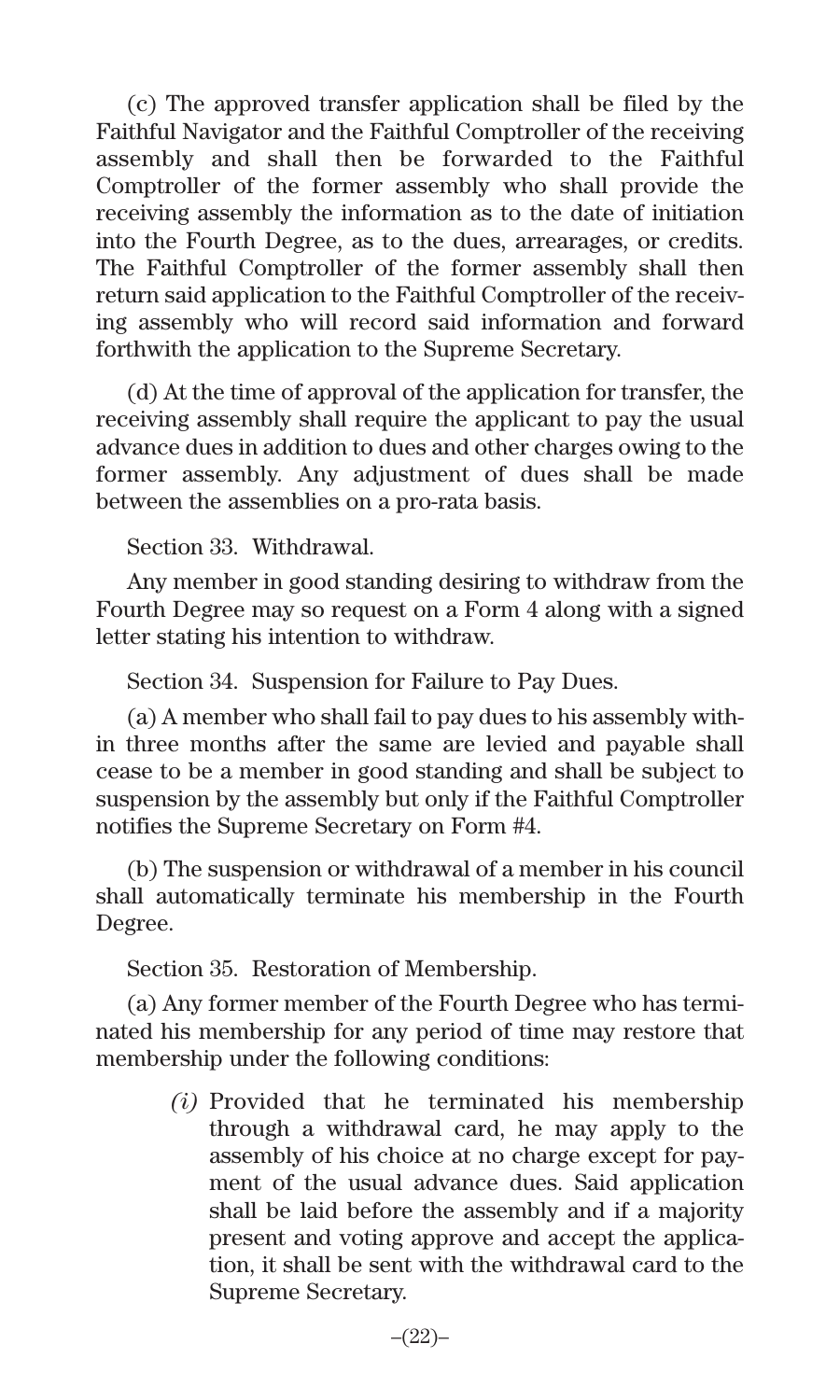*(ii)* If the member was suspended by a former assembly for failure to pay dues, he may make application for restoration of membership to any assembly of his choice upon payment of a fee of \$5.00 in addition to the usual advance dues. Said application shall be laid before the assembly and if a majority present and voting at the meeting approve and accept the application, he shall be declared elected. The Faithful Comptroller of the receiving assembly will immediately send the application along with the payment of \$5.00 to the former assembly, in lieu of all arrearages that said applicant may have owed the former assembly. The Faithful Comptroller of the former assembly, upon receipt of the \$5.00 and the application form, shall sign said form acknowledging receipt and provide the date of exemplification and any other membership data that may be requested to the Faithful Comptroller of the receiving assembly who shall forthwith record said membership information in the records of the assembly and forward the application to the Supreme Office for immediate recording.

Section 36. Honorary and Honorary Life Membership.

(a) Members who have attained the actual age of 65 years and who have been members of the Fourth Degree for 25 consecutive years, shall be designated as Honorary members and on due request in writing they shall be exempt from general fund charges, except payment of \$10.00 per annum which shall include all assembly dues charges and levies.

(b) Members who have attained the actual age of 70 years and who have been members of the Fourth Degree for 25 consecutive years, and those who have been members the Fourth Degree 50 years regardless of age, shall be designated as Honorary Life members and on due request from the Faithful Comptroller, they shall be exempt from further payment of dues.

(c) The status of Honorary Life Membership which a priest or member of a religious community automatically acquires upon taking the First Degree of the Order shall ensure to such member upon his qualifying for and taking the Fourth Degree and such member shall be exempt from the payment of initiation fees and Assembly dues.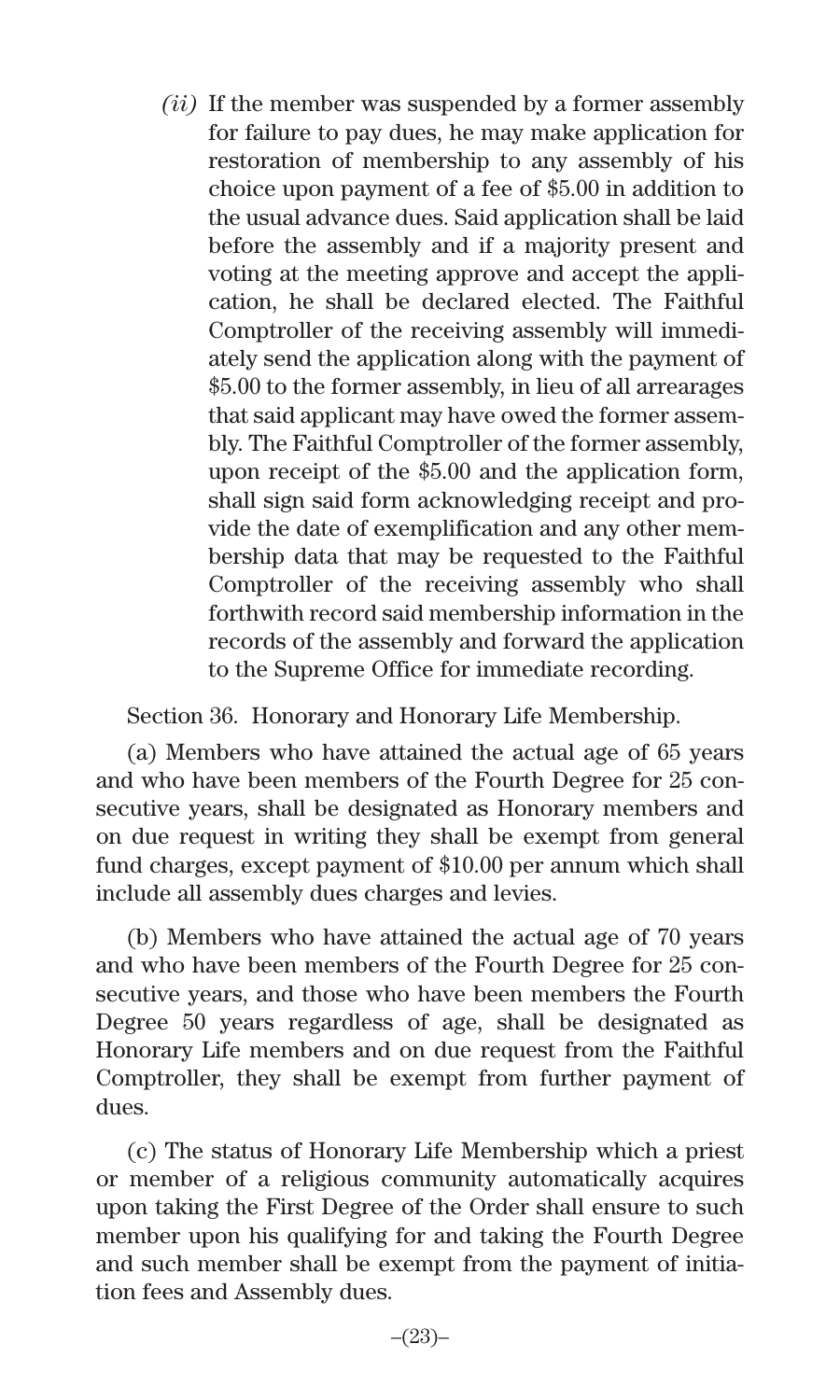#### **ARTICLE X**

## **MISCONDUCT, NONFEASANCE, TRIALS AND APPEALS OF ASSEMBLY, MEMBERS AND OFFICERS**

Section 37. When Found Guilty.

Any member of the Fourth Degree guilty of conduct unbecoming a Knight of Columbus, or of any applicable offense set forth in Chapter XVIII of the Charter, Constitution and Laws of the Order or of these laws, shall be expelled or suspended from the Fourth Degree under the procedure outlined in Chapter XIX of said Laws of the Order. Appeal may be taken to the Board of Directors by the aggrieved member within thirty days after judgment, and the decision of the Board shall be final.

#### **ARTICLE XI OFFICIAL DRESS UNIFORM AND REGALIA**

Section 38. Official Dress Uniform.

(a) The official dress for the Fourth Degree shall be:

- *(i)* Navy Blue Blazer with Fourth Degree Emblem Blazer Crest
- *(ii)* Knights of Columbus Emblem of the Order buttons
- *(iii)* Official Fourth Degree Gray trousers (no cuffs)
- *(iv)* Official Fourth Degree Necktie
- *(v)* Official Fourth Degree Black Beret with Fourth Degree metal badge over appropriate colored patch of the office, as described in Section 38(c)
- *(vi)* Plain White Dress Shirt Button cuff (no French cuffs – no button down collar shirts)
- *(vii)* Black Socks and Plain Black Shoes
- *(viii)* Official Fourth Degree Lapel Pin (#PG-113)
	- *(ix)* Incumbent Medal of Office
		- *(x)* Past and Former Miniature Medals above left pocket

(b) A member serving in the armed forces of his country, fulltime police and firefighters shall be considered in proper attire when dressed in a Class A or dress uniform.

- (c) The colored patches to be used are as follows:
	- *(i)* Supreme Master–Dark Blue Patch on his beret. (Pantone # 19-4035 TC.)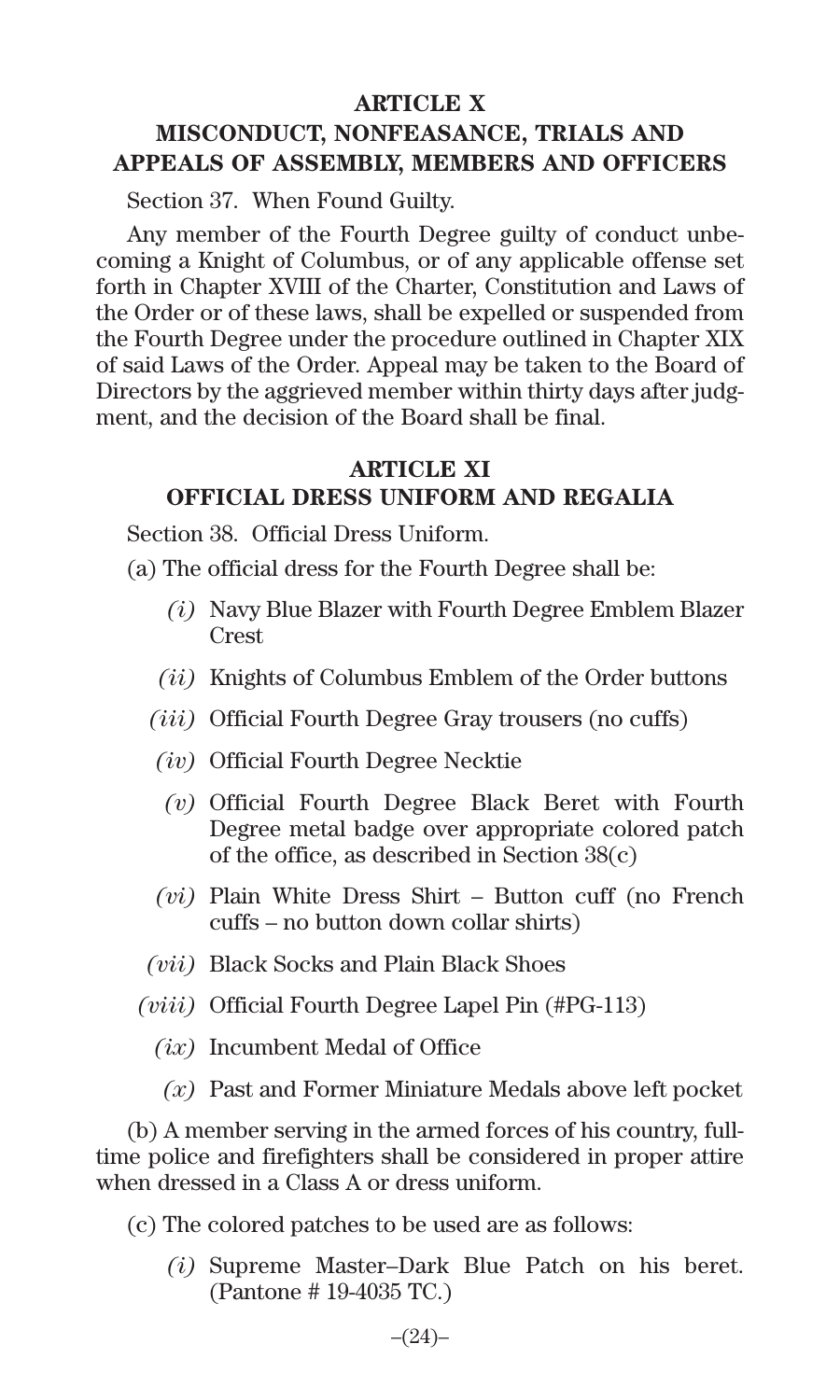- *(ii)* Vice Supreme Master–Light Blue Patch on his beret. (Pantone # 14-4313 TC.)
- *(iii)* District Master–Gold Patch on his beret. (Pantone # 13-0941 TC.)
- *(iv)* Faithful Navigator–White Patch on his beret. (Pantone # 11-0601 TC.)
	- *(v)* District Marshal–Green Patch on his beret. (Pantone # 18-5315 TC.)
- *(vi)* Assembly Commander–Purple Patch on his beret. (Pantone # 19-3542 TC.)

(d) The colors worn by the Supreme Master, Vice Supreme Masters, Masters and Faithful Navigators may continue to be worn by such officers following their completion of service in that office, for life. This does not apply to Assembly Color Corps Commanders and District Marshals when they complete a term.

(e) These colors shall be mandatory June 10, 2017.

Section 39. Dress for Exemplification.

(a) For a candidate: black or dark (blue or grey) business suit with black shoes, plain white dress shirt as described above, necktie, and candidate identification.

(b) For a candidate serving in the armed forces of his country, fulltime police and firefighters: a Class A or dress uniform.

(c) The social baldric, presented at the exemplification, should only be worn at functions when the Fourth Degree member is dressed in a business suit or tuxedo. The social baldric is not worn with the official dress uniform.

(d) For honor guard: official dress uniform as set forth in section 38.

Section 40. Color Corps Regalia.

(a) The official regalia when serving in a Color Corps (Honor Guard or Color Guard) is the same as the official dress uniform of a member, with the following additions:

- *(i) Service baldric worn over the coat, from right shoulder to left hip; and*
- *(ii) Silver sword. The Supreme Master, Vice Supreme Masters, Masters and former such officers only shall be permitted to bear the gold sword; and*
- *(iii) White gloves.*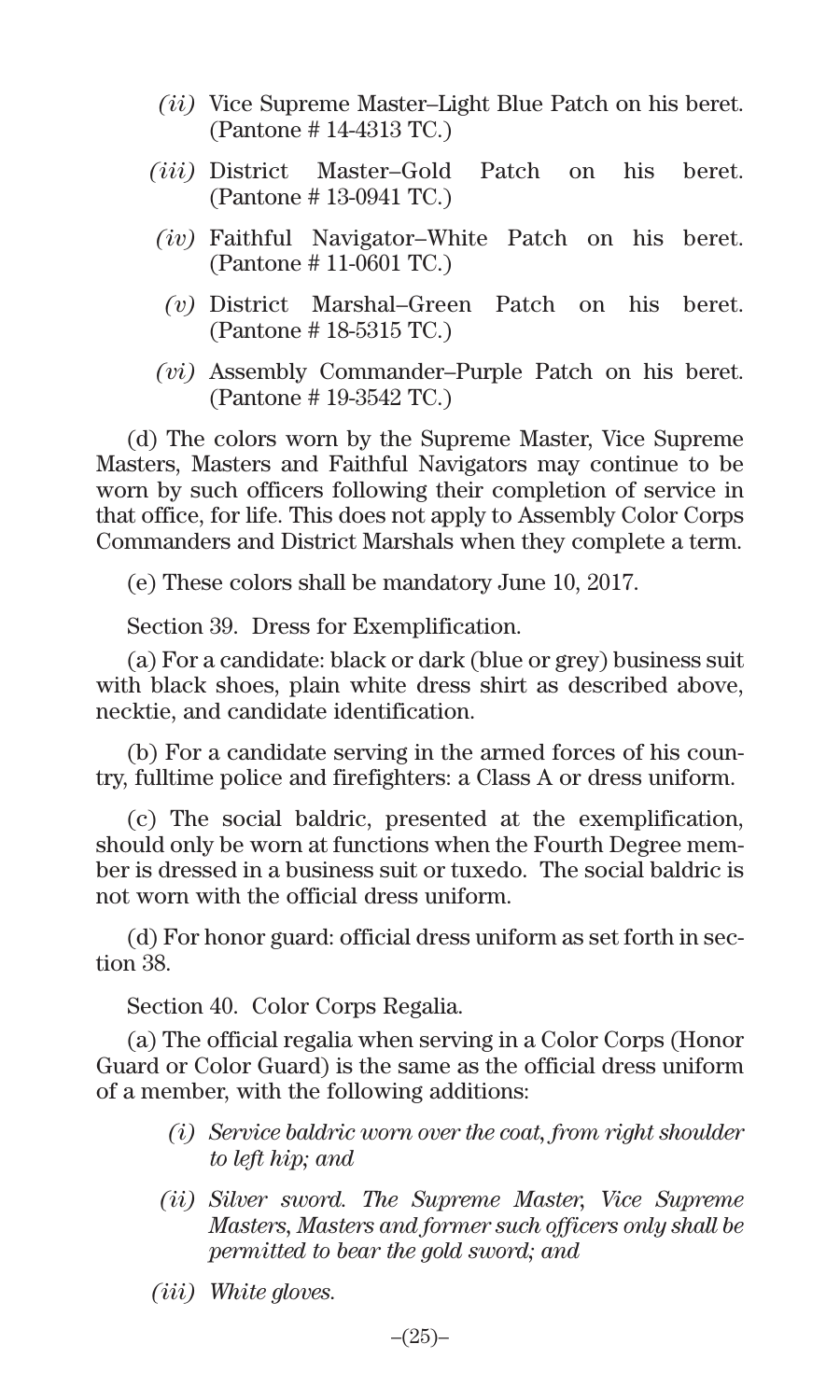#### **ARTICLE XII COLOR CORPS**

Section 41. The Establishment of:

(a) Assembly may henceforth establish a uniform drill corps with the approval of the Master of the District and such unit shall be known as "Fourth Degree Color Corps of \_\_\_\_\_\_\_\_\_\_ Assembly."

(b) A Color Corps may participate in exemplifications, religious and public functions only with the consent of the Master. The Master shall have full control of the Color Corps in his district, except as hereinafter provided and shall be held strictly accountable for such unit.

(c) The Faithful Navigator shall appoint a Commander of the Color Corps for his Assembly. One and only one Commander shall be appointed.

Section 42. Procedure and Manual of the Sword.

The procedure and Manual of the Sword shall be in accordance with the "Color Corps Drill Manual." In the absence of such directive the District Master has full control provided, however, that he first receives approval of such procedure from the Supreme Master.

#### **ARTICLE XIII**

#### **EMBLEMS, OFFICERS MEDALS, OFFICERS ENTITLED TO PAST, CEREMONIALS AND ADDITIONAL RULES**

Section 43. Fourth Degree Emblem.

The official emblem of the Fourth Degree shall be worn only by members of the Fourth Degree. Members of the Order who are not members of the Fourth Degree are forbidden to wear or use the emblem under penalty of expulsion from the Order.

Section 44. Officers Medals.

The design and use of any medal of office or distinctive medal or insignia of honor shall only be such as have been approved by the Board of Directors.

Section 45. Officers Entitled to Prefix "Past".

A Past Faithful Navigator completing at least one full term in said office or having served more than six full months of an unexpired term in said office shall be entitled to title and privileges thereof with the prefix "Past" on retirement from the same, provided a member elected Faithful Navigator of the assembly at its establishment and holding until the end of such term shall have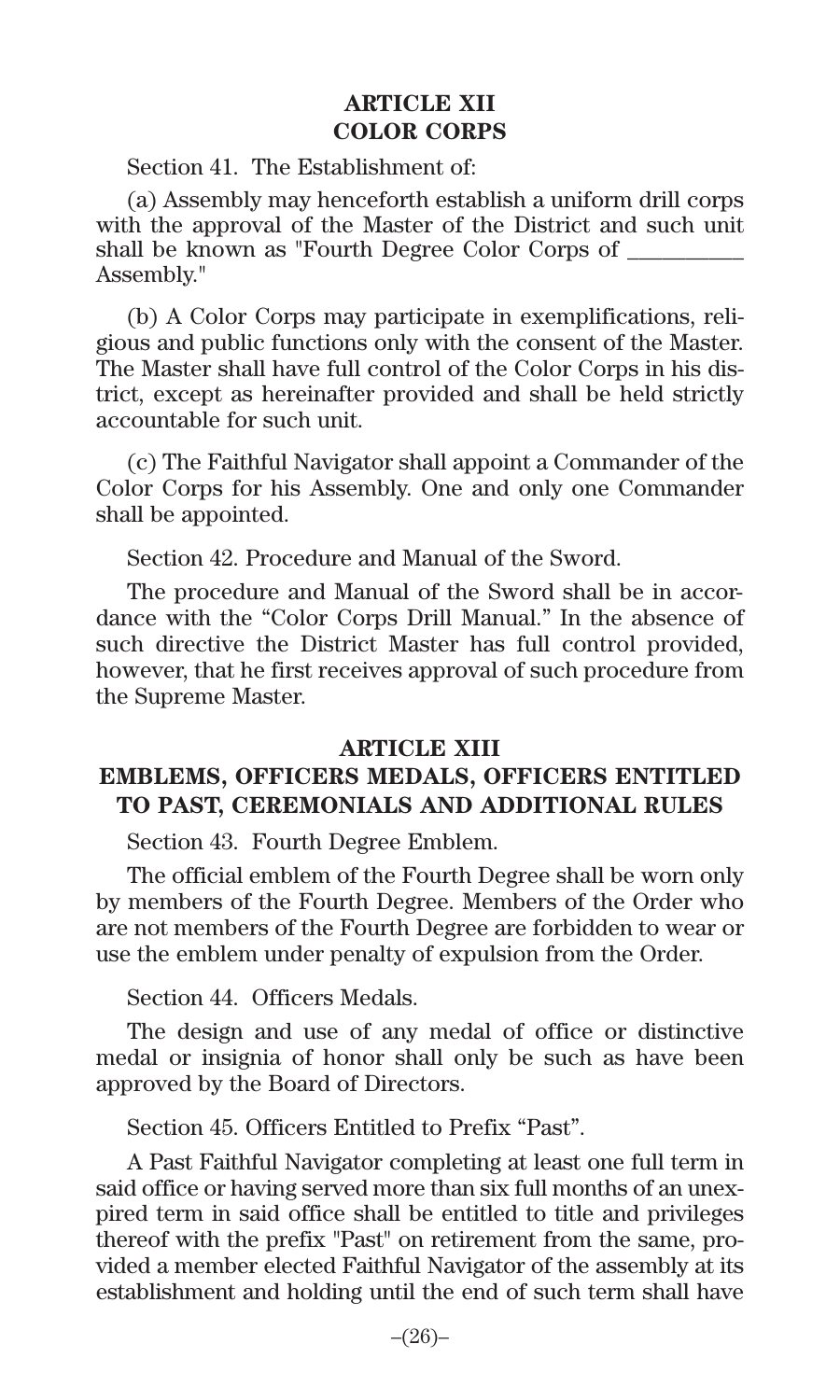the same title and privileges as if he had filled full term. Also a member shall have such title but not the privileges in the assembly to which he may subsequently transfer his membership.

Section 46. Privilege of Membership.

A member of the Fourth Degree in good standing is privileged to attend meetings of any assembly but without voice or vote except in his own.

Section 47. Ceremonials.

Pursuant to Section 27 of the Laws of the Order, the Board of Directors reserves to itself the power and authority to adopt, devise and establish such ceremonial for the Fourth Degree as it may determine and to have full supervision of the exemplification of all ceremonial work of the Degree and to modify or alter the same at pleasure.

Section 48. Additional Laws Governing.

In all matters not, expressly covered by the Laws Governing the Fourth Degree the procedure shall be the same as that provided by the Constitution and Laws of the Knights of Columbus.

Adopted August 17, 1970 Amended August 3, 1983 Amended October 22, 1972 Amended April 14, 1984 Amended January 25, 1975 Amended June 8, 1984<br>Amended June 19, 1977 Amended September 1 Amended October 29, 1977 Amended April 4, 1987 Amended April 10, 1978 Amended October 20, 1990 Amended June 22, 1978 Amended January 24, 1992 Amended October 20, 1978 Amended October 23, 2002 Amended September 6, 1980 Amended February 2, 2008 Amended January 17, 1981 Amended September 1, 2013 Amended October 8, 1982 Amended June 10, 2017

Amended October 15, 1983 Amended September 18, 1984 Amended September 1, 2012

## **DENNIS J. STODDARD, Supreme Master**

#### Attest:

CARL A. ANDERSON, Supreme Knight MICHAEL J. O'CONNOR, Supreme Secretary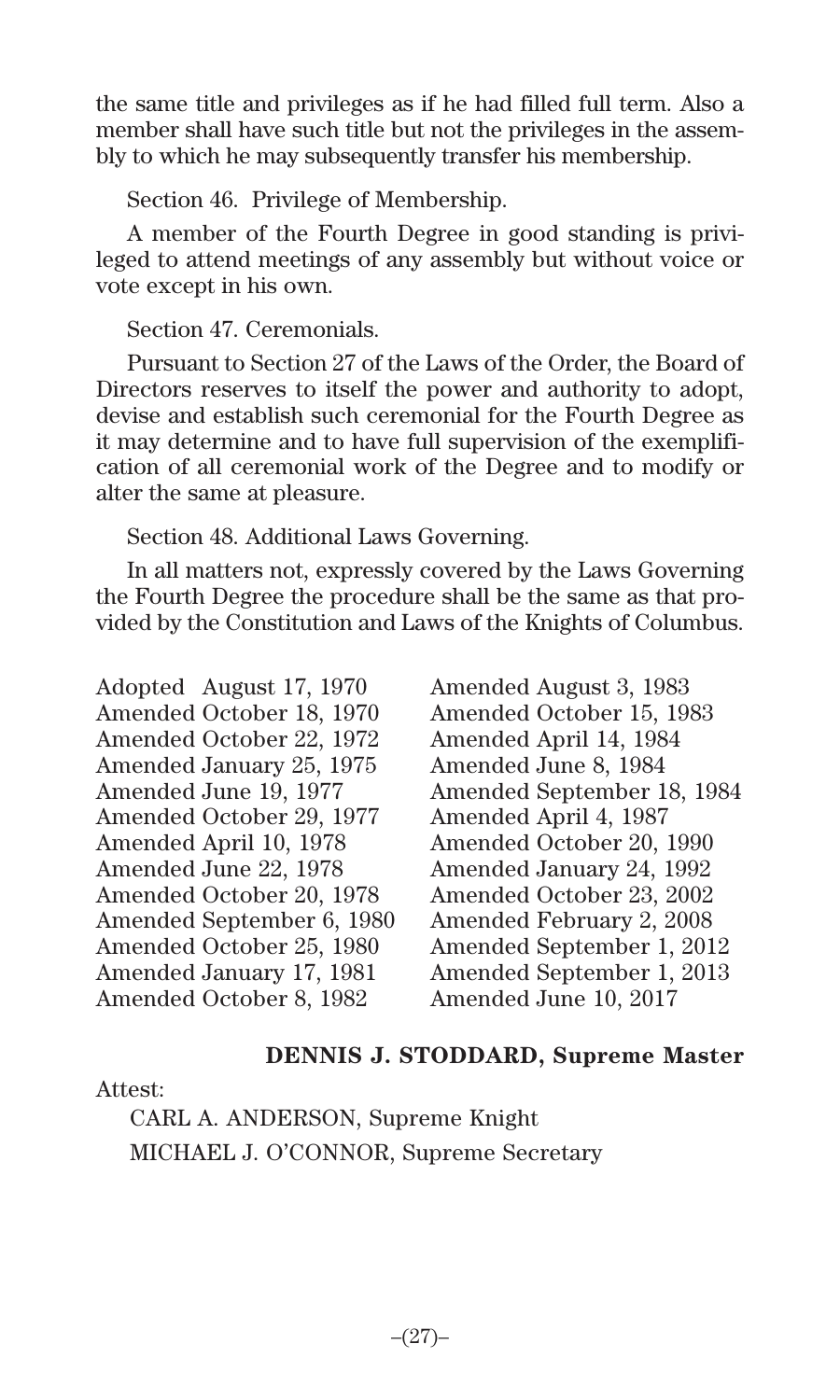## **AMENDMENTS TO THE LAWS AND RULES GOVERNING THE FOURTH DEGREE OF THE KNIGHTS OF COLUMBUS ENACTED IN A MEETING HELD IN NEW HAVEN, CONNECTICUT JUNE 10, 2017**

**Move**, to amend **Article XI, Official Dress and Regalia, Section 38,** of the Laws and Rules Governing the Fourth Degree of the Knights of Columbus.

The current text shall be deleted and replaced with the following text:

#### **ARTICLE XI**

## **OFFICIAL DRESS UNIFORM AND REGALIA**

Section 38. Official Dress Uniform.

- (a) The official dress for the Fourth Degree shall be:
	- *(i)* Navy Blue Blazer with Fourth Degree Emblem Blazer Crest
	- *(ii)* Knights of Columbus Emblem of the Order buttons
	- *(iii)* Official Fourth Degree Gray trousers (no cuffs)
	- *(iv)* Official Fourth Degree Necktie
		- *(v)* Official Fourth Degree Black Beret with Fourth Degree metal badge over appropriate colored patch of the office, as described in Section 38(c)
	- *(vi)* Plain White Dress Shirt Button cuff (no French cuffs – no button down collar shirts)
	- *(vii)* Black Socks and Plain Black Shoes
	- *(viii)* Official Fourth Degree Lapel Pin (#PG-113)
		- *(ix)* Incumbent Medal of Office
			- *(x)* Past and Former Miniature Medals above left pocket

(b) A member serving in the armed forces of his country, fulltime police and firefighters shall be considered in proper attire when dressed in a Class A or dress uniform.

- (c) The colored patches to be used are as follows:
	- *(i)* Supreme Master–Dark Blue Patch on his beret. (Pantone # 19-4035 TC.)
	- *(ii)* Vice Supreme Master–Light Blue Patch on his beret. (Pantone # 14-4313 TC.)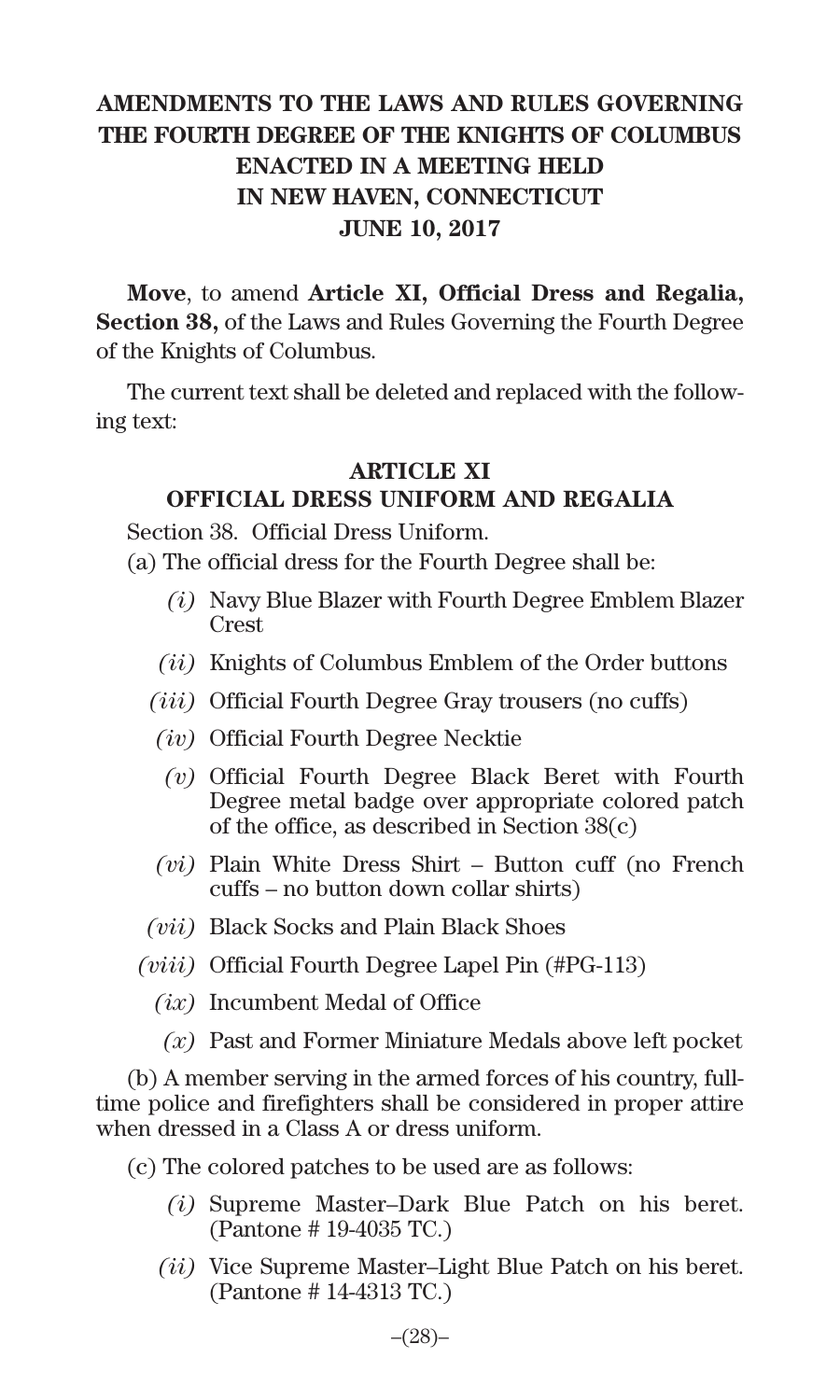- *(iii)* District Master–Gold Patch on his beret. (Pantone # 13-0941 TC.)
- *(iv)* Faithful Navigator–White Patch on his beret. (Pantone # 11-0601 TC.)
	- *(v)* District Marshal–Green Patch on his beret. (Pantone # 18-5315 TC.)
- *(vi)* Assembly Commander–Purple Patch on his beret. (Pantone # 19-3542 TC.)

(d) The colors worn by the Supreme Master, Vice Supreme Masters, Masters and Faithful Navigators may continue to be worn by such officers following their completion of service in that office, for life. This does not apply to Assembly Color Corps Commanders and District Marshals when they complete a term.

(e) These colors shall be mandatory June 10, 2017.

#### **Move**, to amend **Article XI, Section 39, Dress for Exemplification**

The current text in subsections (a), (b), and (c) shall be deleted and replaced with the following text:

(a) For a candidate: black or dark (blue or grey) business suit with black shoes, plain white dress shirt as described above, necktie, and candidate identification.

(b) For a candidate serving in the armed forces of his country, fulltime police and firefighters: a Class A or dress uniform.

(c) The social baldric, presented at the exemplification, should only be worn at functions when the Fourth Degree member is dressed in a business suit or tuxedo. The social baldric is not worn with the official dress uniform.

(d) For honor guard: official dress uniform as set forth in section 38.

**Move**, to amend Section 40 to read as follows:

(a) The official regalia when serving in a Color Corps (Honor Guard or Color Guard) is the same as the official dress uniform of a member, with the following additions:

- *(i) Service baldric worn over the coat, from right shoulder to left hip; and*
- *(ii) Silver sword. The Supreme Master, Vice Supreme Masters, Masters and former such officers only shall be permitted to bear the gold sword; and*
- *(iii) White gloves.*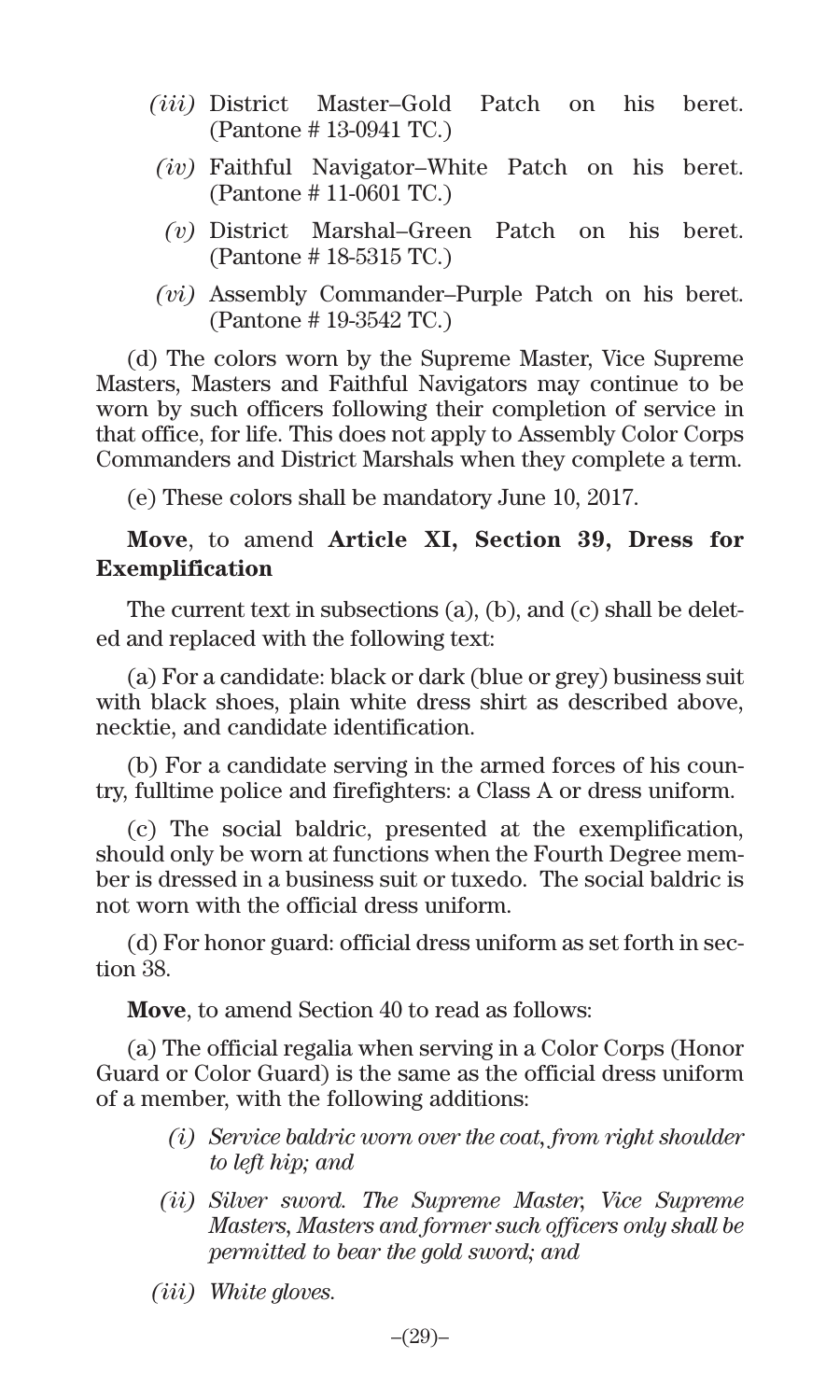#### INDEX

|                                         | Section                            | Page |
|-----------------------------------------|------------------------------------|------|
| <b>Additional Laws Governing</b>        | 4827                               |      |
| <b>Admission Committee</b>              | 2820                               |      |
| Assemblies                              | $18 \ldots  \ldots 11$             |      |
| Assembly                                |                                    |      |
| Audits                                  | $24$ (i) $\dots \dots \dots 17$    |      |
| <b>Board of Trustees</b>                | $24$ (i) $\dots \dots \dots 17$    |      |
| <b>By-Laws</b>                          | $21\ldots\ldots\ldots\ldots\,12$   |      |
| Duties of Officers                      | 24 13                              |      |
| Elections                               | $24(j)$ 18                         |      |
| Funds                                   | $24 (k) \ldots \ldots \ldots 18$   |      |
| Meetings                                |                                    |      |
| Officers                                | $23 \ldots  \ldots 13$             |      |
| <b>Order of Business</b>                | $22 \ldots \ldots \ldots 12$       |      |
| <b>Board of Directors</b>               | 1. 3                               |      |
| Ceremonials                             | 47. 27                             |      |
| Charters                                | $19$ 11                            |      |
| Clergy Exemplification Fee              | $36(c) \ldots \ldots \ldots 23$    |      |
| Color Corps (Establishment of)          |                                    |      |
| <b>Entitled to Wear Colored Patches</b> | $38(c) \ldots \ldots \ldots 24$    |      |
| <b>Official Colored Patches</b>         | $38(c) \ldots \ldots \ldots 24$    |      |
| Regalia of the Color Corps              | $40$ (a) $\ldots \ldots \ldots 25$ |      |
| Constitution and Laws                   | $21$ 12                            |      |
| <b>Districts</b>                        | $13 \ldots  \ldots 6$              |      |
| <b>District Assemblies</b>              | 14. 6                              |      |
| Composed of                             |                                    |      |
| Elect Audit Committee                   |                                    |      |
| Meetings - When held                    |                                    |      |
| <b>Order of Business</b>                | $14(f) \ldots \ldots \ldots 7$     |      |
| Reimburse Expenses                      | $15 \ldots  \ldots 8$              |      |
| Transcript of Proceedings of            |                                    |      |
| District Meeting                        | $16 \ldots \ldots \ldots 8$        |      |
| <b>Who Presides</b>                     | $14(a) \ldots \ldots \ldots 6$     |      |
| District Marshal                        | $17(1) \ldots \ldots \ldots 10$    |      |
| District Master                         | 17. 8                              |      |
| Emblem (Fourth Degree)                  | 43. 26                             |      |
| <b>Exemplification Fee</b>              | $26 \ldots \ldots \ldots 19$       |      |
| Manual of the Sword                     | $42$ 26                            |      |
| Membership                              |                                    |      |
| Application                             | $27 \ldots  \ldots 19$             |      |
| Disposition of Application              | $29$ 20                            |      |
| Eligibility                             |                                    |      |
| Honorary Life Membership                | $36(b)$ 23                         |      |
| Honorary Membership                     | $36(a) \ldots \ldots \ldots 23$    |      |
| Membership Card                         | $31$ 21                            |      |
|                                         |                                    |      |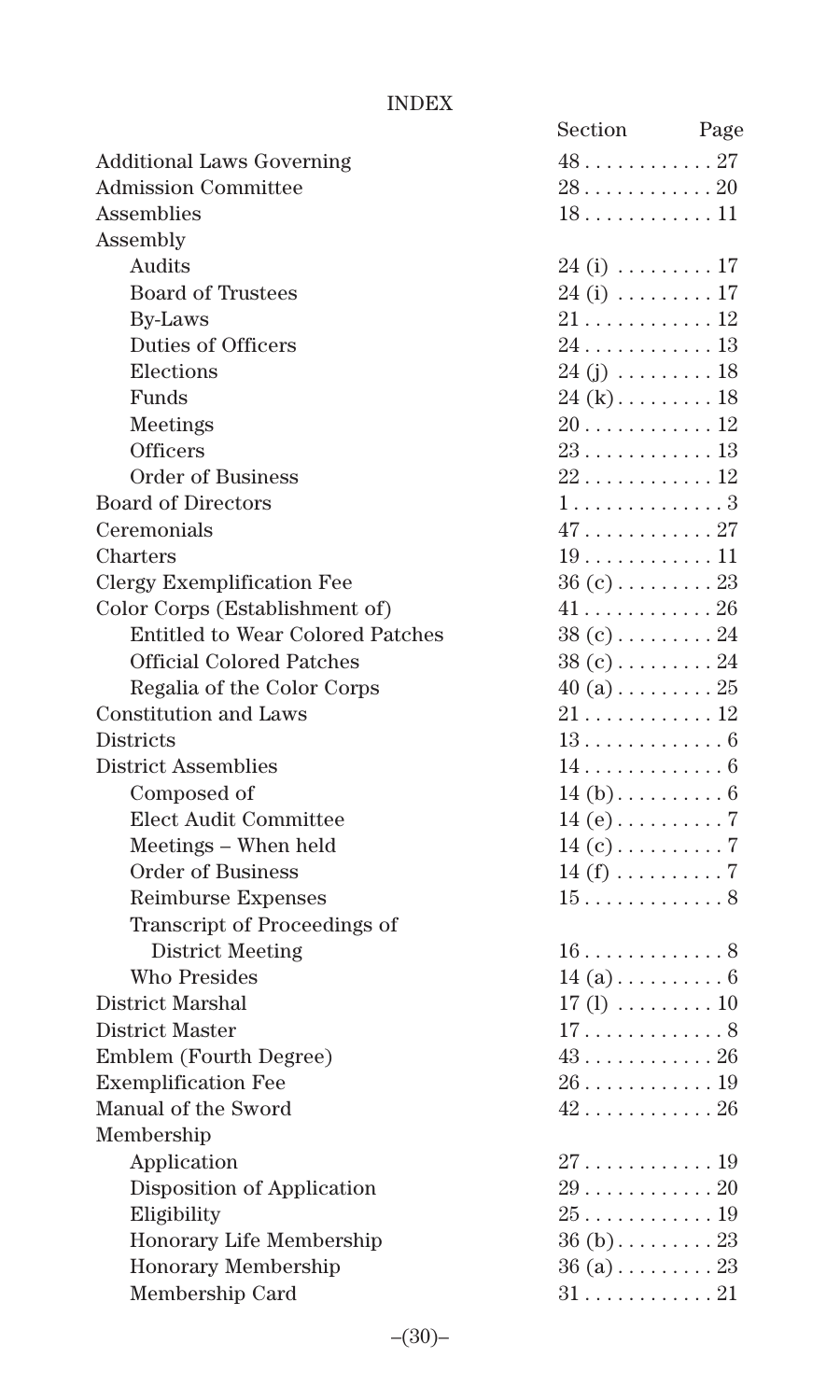|                                     | Section                           | Page |
|-------------------------------------|-----------------------------------|------|
| Privileges                          | $46 \ldots  \ldots 27$            |      |
| Rejections                          | $30$ 21                           |      |
| Restoration                         | $35 \ldots  \ldots 22$            |      |
| Suspensions                         | $34$ 22                           |      |
| Suspension or Expulsion             | $37 \ldots  \ldots 24$            |      |
| Transfer                            |                                   |      |
| Withdrawal                          | $33 \ldots  \ldots 22$            |      |
| Official Dress of the Fourth Degree | $38$ 24                           |      |
| Official Dress – Candidates         | $39 \ldots  \ldots 25$            |      |
| Official Dress – Color Corps        |                                   |      |
| Officers Medals                     | $44$ 26                           |      |
| Past Officers - Title               | $45 \ldots  \ldots 26$            |      |
| Provinces                           | 115                               |      |
| <b>Provincial Assemblies</b>        | 12. 6                             |      |
| Supreme Assembly                    | 2–3. 3                            |      |
| <b>Duties</b>                       | 5. 3                              |      |
| <b>Expenses</b>                     | 7. 4                              |      |
| Meetings                            | 4. 3                              |      |
| Powers                              | $6 \ldots \ldots \ldots \ldots 3$ |      |
| Supreme Secretary                   | 9. 5                              |      |
| Supreme Master                      | 8. 4                              |      |
| Vice Supreme Master                 | 10                                |      |